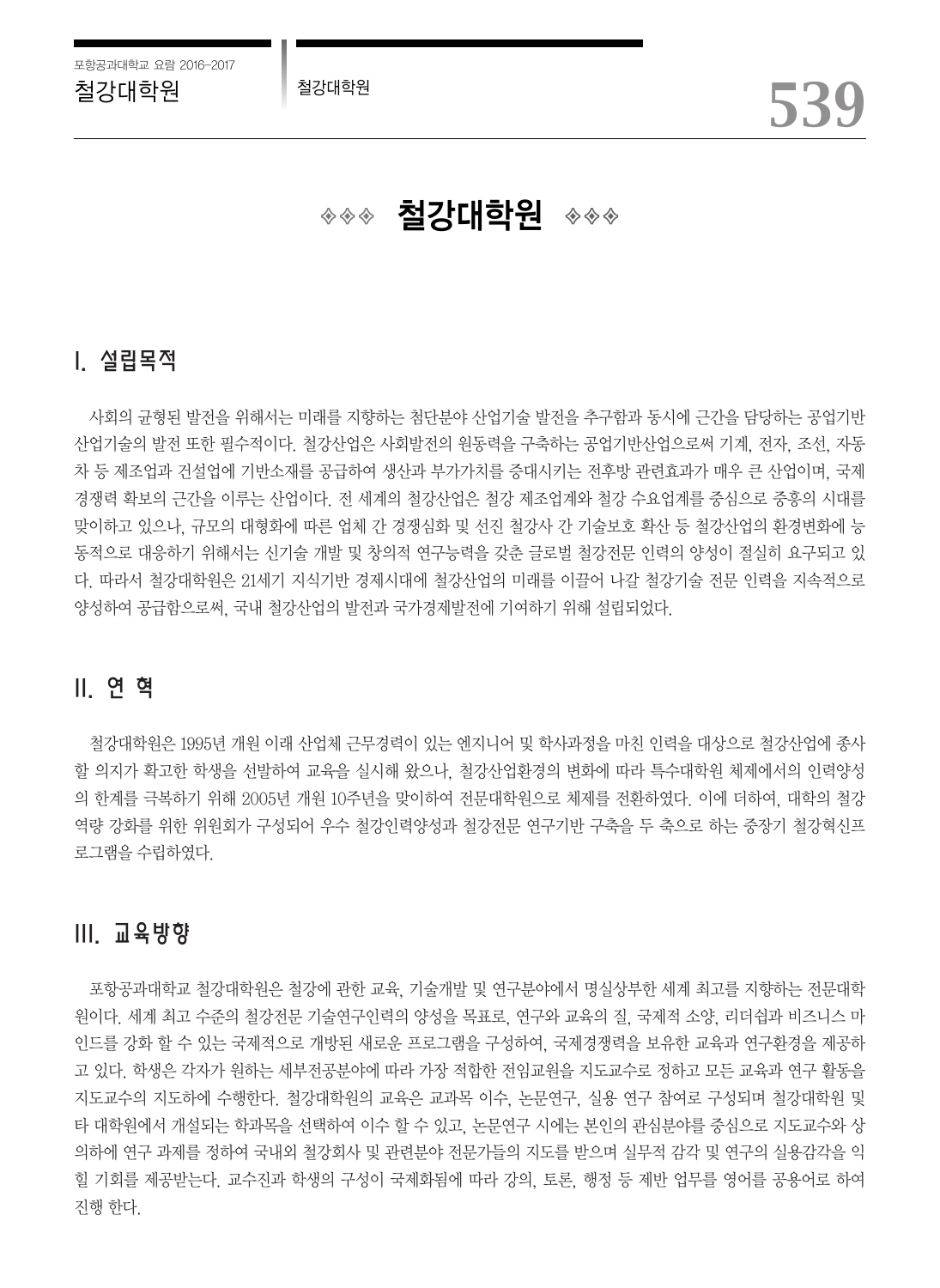# IV. 설치과정 및 졸업 요건

# 1. 설치과정 및 과정별 이수학점

| 설치과정 | 교과학점 | 연구학점 | 총 이수학점 |
|------|------|------|--------|
| 석사과정 | 8    | u    | 28     |
| 박사과정 |      | 2C   | າາ     |
| 통합과정 | 30   | 30   | 60     |

※ 교과학점 이수 시 유의사항:대학원 교과학점 과목은 다음 과목들을 포함한다.

가. 철강대학원 교과목

나. 타 학과 대학원 교과목 (지도교수와 상의 하에 한 학기 6학점 이수가능)

다. 학부 400단위 교과목 (6학점까지 인정)

※ 연구학점 이수 시 유의사항:대학원 연구학점 과목은 다음 과목들을 포함한다. 석사과정은 세미나 과목을 4학기 이상 이수해야 한다.

가. 석·박사 논문연구

나. 철강대학원 세미나

다. 외국어과목

# 2. 과정별 졸업 요건

## ▣석사과정

- 가. 졸업에 필요한 교과(18) 및 연구학점(10)을 이수해야 한다.
- 나. 석사학위논문심사: 지도교수 포함 3인의 심사위원을 선정하여 심사한다.

### ▣박사및통합과정

- 가. 박사과정 수료를 위해서는 졸업에 필요한 교과(12) 및 연구학점(20)을 이수해야 한다. 나. 박사자격시험\*: 학과에서 정한 소정의 박사자격시험에 합격해야 한다.
- 다. 논문 게재: 학과에서 정한 국제학술지(SCI)에 1편 이상의 논문을 게재해야 한다.
- 라. 박사학위논문심사: 지도교수 포함 5인의 심사위원을 선정하여 심사한다. 심사위원 5명 중 최소한 1명은 과외에서 선정하며, 철강대학원 교수가 과반수 이상 이어야 한다.

# ■ 박사자격시험 요강

|           | -박사 3학기 이상 재학                                 |  |  |  |  |  |
|-----------|-----------------------------------------------|--|--|--|--|--|
| 응시 요건     | -응시 전 교과학점 12학점 이수 (입학 후 2학기 내 모두 이수할 것을 권장함) |  |  |  |  |  |
|           | −평균평점 3.0 /4.3 이상                             |  |  |  |  |  |
| 시기        | 박사과정 3~4학기 중 수시                               |  |  |  |  |  |
| 소요시간      | 2시간 내외                                        |  |  |  |  |  |
| 심사위원      | 박사학위논문 심사위원 구성과 동일                            |  |  |  |  |  |
| 합격기준 및 판정 | 심사위원의 심의에 따라 합격 또는 불합격으로 판정함                  |  |  |  |  |  |
| 재시험       | 첫 시험에 불합격한 자는 입학 후 4학기 이내 1회에 한해 재시험 기회부여     |  |  |  |  |  |

※학위논문 작성 방법은 포항공과대학교 요람「대학원학위논문작성지침」을 참고.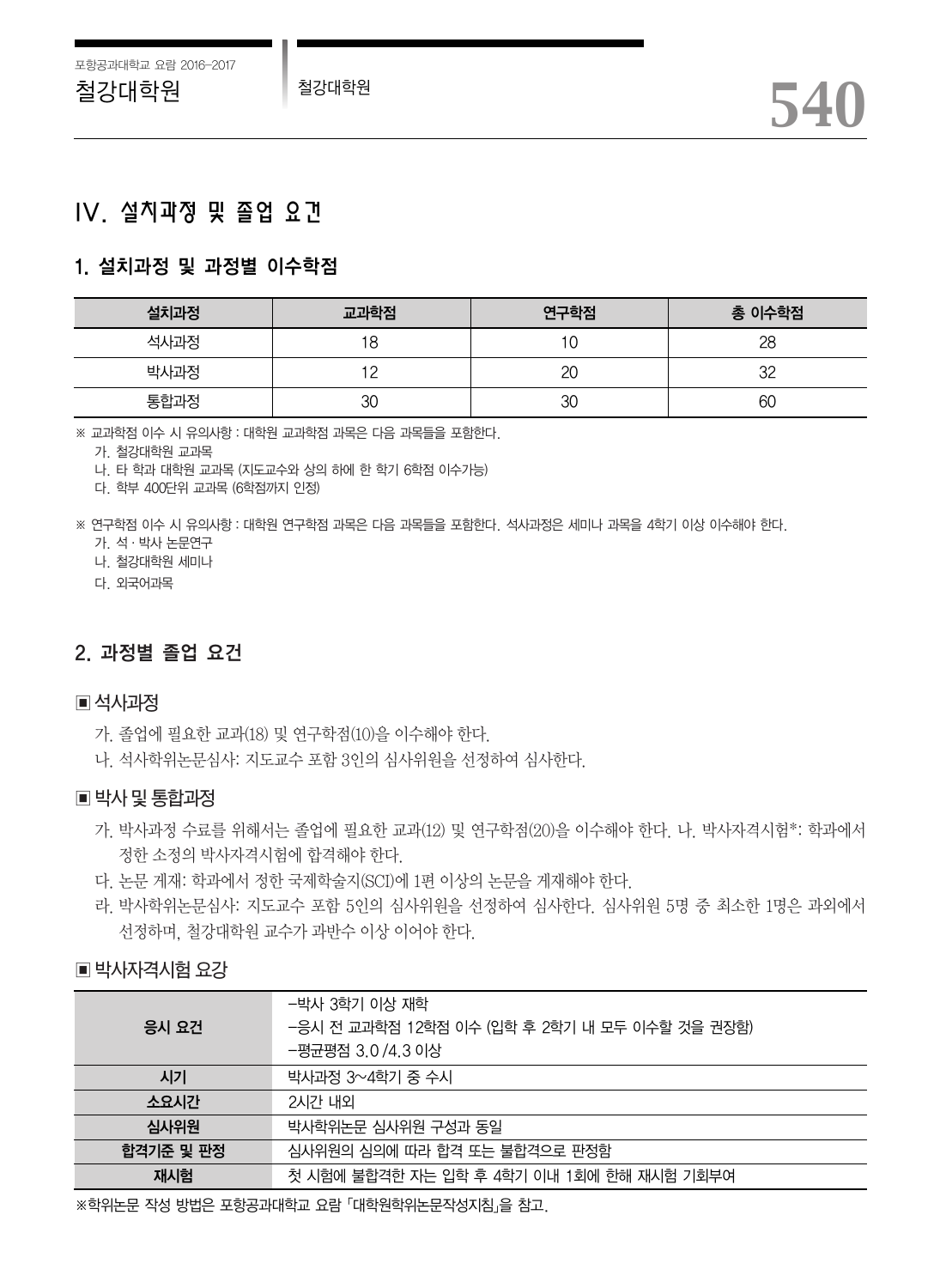# V. 개설과목

# 1. 개설교과목

| 학수번호             | 교과목명                                       | 강의-실험-학점    |  |  |  |
|------------------|--------------------------------------------|-------------|--|--|--|
| GIFT501          | Seminars in Ferrous Metallurgy I           | $1 - 0 - 1$ |  |  |  |
| <b>GIFT502</b>   | Seminars in Ferrous Metallurgy II          | $1 - 0 - 1$ |  |  |  |
| <b>GIFT503</b>   | Seminars in Ferrous Metallurgy III         | $1 - 0 - 1$ |  |  |  |
| <b>GIFT504</b>   | Seminars in Ferrous MetallurgylV           | $1 - 0 - 1$ |  |  |  |
| GIFT50201        | Masters Thesis Research                    | $1 - 0 - 1$ |  |  |  |
| GIFT50203        | Masters Thesis Research                    | $3 - 0 - 3$ |  |  |  |
| GIFT50206        | Masters Thesis Research                    | $6 - 0 - 6$ |  |  |  |
| GIFT50301        | Doctoral Dissertation Research             | $1 - 0 - 1$ |  |  |  |
| GIFT50303        | Doctoral Dissertation Research             | $3 - 0 - 3$ |  |  |  |
| GIFT50305        | Doctoral Dissertation Research             | $5 - 0 - 5$ |  |  |  |
| <b>GIFT508</b>   | <b>Technical Writing</b>                   | $3 - 0 - 1$ |  |  |  |
| GIFT50801        | English Composition-Intermediate           | $3 - 0 - 1$ |  |  |  |
| GIFT50802        | English Composition-Advanced               | $3 - 0 - 1$ |  |  |  |
| <b>GIFT50803</b> | Presentation Skill                         | $3 - 0 - 1$ |  |  |  |
| <b>GIFT50804</b> | Audio-Visual English                       | $3 - 0 - 1$ |  |  |  |
| GIFT50805        | Topic Discussion - Intermediate            | $3 - 0 - 1$ |  |  |  |
| GIFT50806        | Topic Discussion - Advanced                | $3 - 0 - 1$ |  |  |  |
| GIFT50807        | Clinic                                     | $3 - 0 - 1$ |  |  |  |
| <b>GIFT509</b>   | <b>Technical Korean</b>                    | $3 - 0 - 1$ |  |  |  |
| GIFT600          | Metallurgical Thermodynamics               | $3 - 0 - 3$ |  |  |  |
| GIFT601          | Metallurgical Reaction Mechanisms          | $3 - 0 - 3$ |  |  |  |
| <b>GIFT602</b>   | Principles of Steelmaking Process          | $3 - 0 - 3$ |  |  |  |
| <b>GIFT603</b>   | Principles of Ironmaking Process           | $3 - 0 - 3$ |  |  |  |
| GIFT604          | Convective Heat and Mass Transfer          | $3 - 0 - 3$ |  |  |  |
| <b>GIFT605</b>   | Texture and Related Phenomena              | $3 - 3 - 3$ |  |  |  |
| GIFT606          | Computational Thermodynamics               | $3 - 0 - 3$ |  |  |  |
| GIFT610          | Solid State Physics for Ferrous Technology | $3 - 0 - 3$ |  |  |  |
| GIFT611          | Transmission Electron Microscopy           | $3 - 0 - 3$ |  |  |  |
| GIFT6111         | <b>TEM Laboratory</b>                      | $1 - 1 - 1$ |  |  |  |
| GIFT612          | Understanding of Modern Steel Products     | $3 - 0 - 3$ |  |  |  |
| GIFT613          | Theory of Dislocations                     | $3 - 0 - 3$ |  |  |  |
| <b>GIFT618</b>   | Magnetic Materials and Application         | $3 - 0 - 3$ |  |  |  |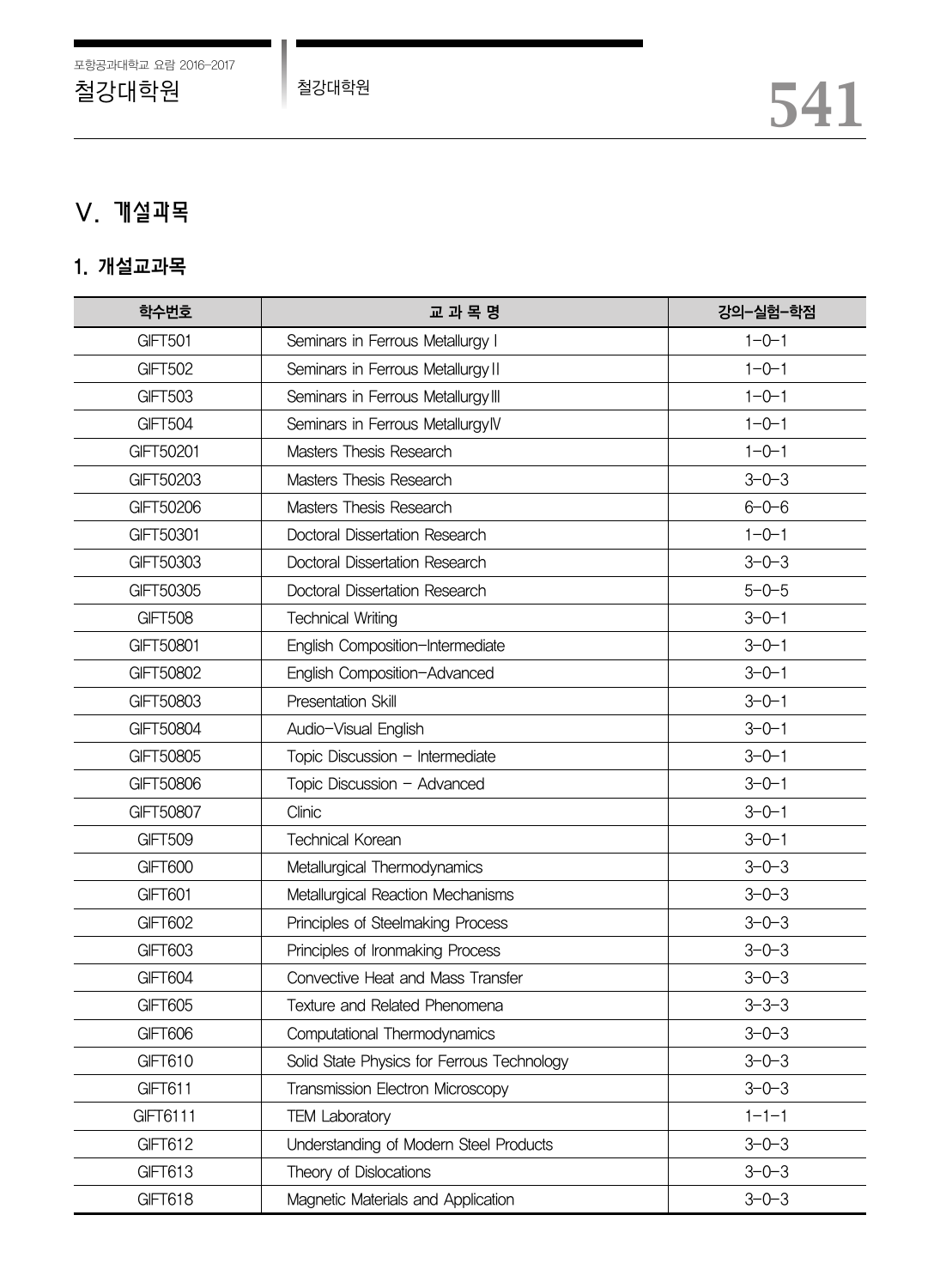| 학수번호           | 교과목명                                                  | 강의-실험-학점    |  |  |
|----------------|-------------------------------------------------------|-------------|--|--|
| GIFT619        | Special Topics on Physical Metallurgy                 | $1 - 0 - 1$ |  |  |
| GIFT620        | Phase Transformation in Steels                        | $3 - 0 - 3$ |  |  |
| GIFT621        | Modeling of Phase Transformation in Steel             | $3 - 0 - 3$ |  |  |
| GIFT624        | Crystallography                                       | $3 - 0 - 3$ |  |  |
| GIFT629        | Special Topics on Computational Metallurgy            | $3 - 0 - 3$ |  |  |
| <b>GIFT630</b> | Mechanical Properties of Ferrous Alloys               | $3 - 0 - 3$ |  |  |
| GIFT631        | Special Topics for Ferrous Technology                 | $3 - 0 - 3$ |  |  |
| <b>GIFT632</b> | Advanced X-ray Diffraction Analysis                   | $3 - 0 - 3$ |  |  |
| GIFT634        | Welding and Joining                                   | $3 - 0 - 3$ |  |  |
| <b>GIFT640</b> | Thermal and Fluid Engineering                         | $3 - 0 - 3$ |  |  |
| GIFT642        | Special Steels                                        | $3 - 0 - 3$ |  |  |
| GIFT651        | Special Topics on Mechanical Metallurgy               | $1 - 0 - 1$ |  |  |
| <b>GIFT653</b> | Plasticity and Forming                                | $3 - 0 - 3$ |  |  |
| GIFT654        | <b>Brittle and Ductile Fracture</b>                   | $3 - 0 - 3$ |  |  |
| <b>GIFT655</b> | FEM for Crystalline Solid                             | $3 - 0 - 3$ |  |  |
| GIFT657        | Continuum Mechanics                                   | $3 - 0 - 3$ |  |  |
| <b>GIFT658</b> | <b>Experimental Mechanics</b>                         | $3 - 0 - 3$ |  |  |
| <b>GIFT659</b> | Mechanisms of Fatigue                                 | $3 - 0 - 3$ |  |  |
| GIFT660        | Structure & Properties of Metallic alloys             | $3 - 0 - 3$ |  |  |
| GIFT661        | <b>Electrical Steels</b>                              | $3 - 0 - 3$ |  |  |
| GIFT669        | Selected Topics on the Mechanical Properties of Steel | $3 - 0 - 3$ |  |  |
| GIFT671        | Corrosion Science and Engineering                     | $3 - 0 - 3$ |  |  |
| GIFT672        | <b>Stainless Steels</b>                               | $3 - 0 - 3$ |  |  |
| GIFT673        | High Temperature Oxidation and Coatings               | $3 - 0 - 3$ |  |  |
| GIFT674        | Introduction to Organic Coatings                      | $3 - 0 - 3$ |  |  |
| GIFT675        | Protective Coatings for Steel Corrosion               | $3 - 0 - 3$ |  |  |
| GIFT678        | Special Topics on Chemical Metallurgy                 | $3 - 0 - 3$ |  |  |
| GIFT680        | Advanced Control Theory and Applications              | $3 - 0 - 3$ |  |  |
| GIFT681        | <b>Robotics</b>                                       | $3 - 0 - 3$ |  |  |
| <b>GIFT689</b> | Special Topics in Control and Automation              | $3 - 0 - 3$ |  |  |
| GIFT694        | Structure and Properties of Molten Slags              | $3 - 0 - 3$ |  |  |
| <b>GIFT700</b> | Introduction to Metallurgical Engineering             | $3 - 0 - 3$ |  |  |
| <b>GIFT701</b> | Characterization and Microanalysis                    | $3 - 0 - 3$ |  |  |
| <b>GIFT702</b> | Solidification                                        | $3 - 0 - 3$ |  |  |
| <b>GIFT703</b> | Steel Production Technology                           | $3 - 0 - 3$ |  |  |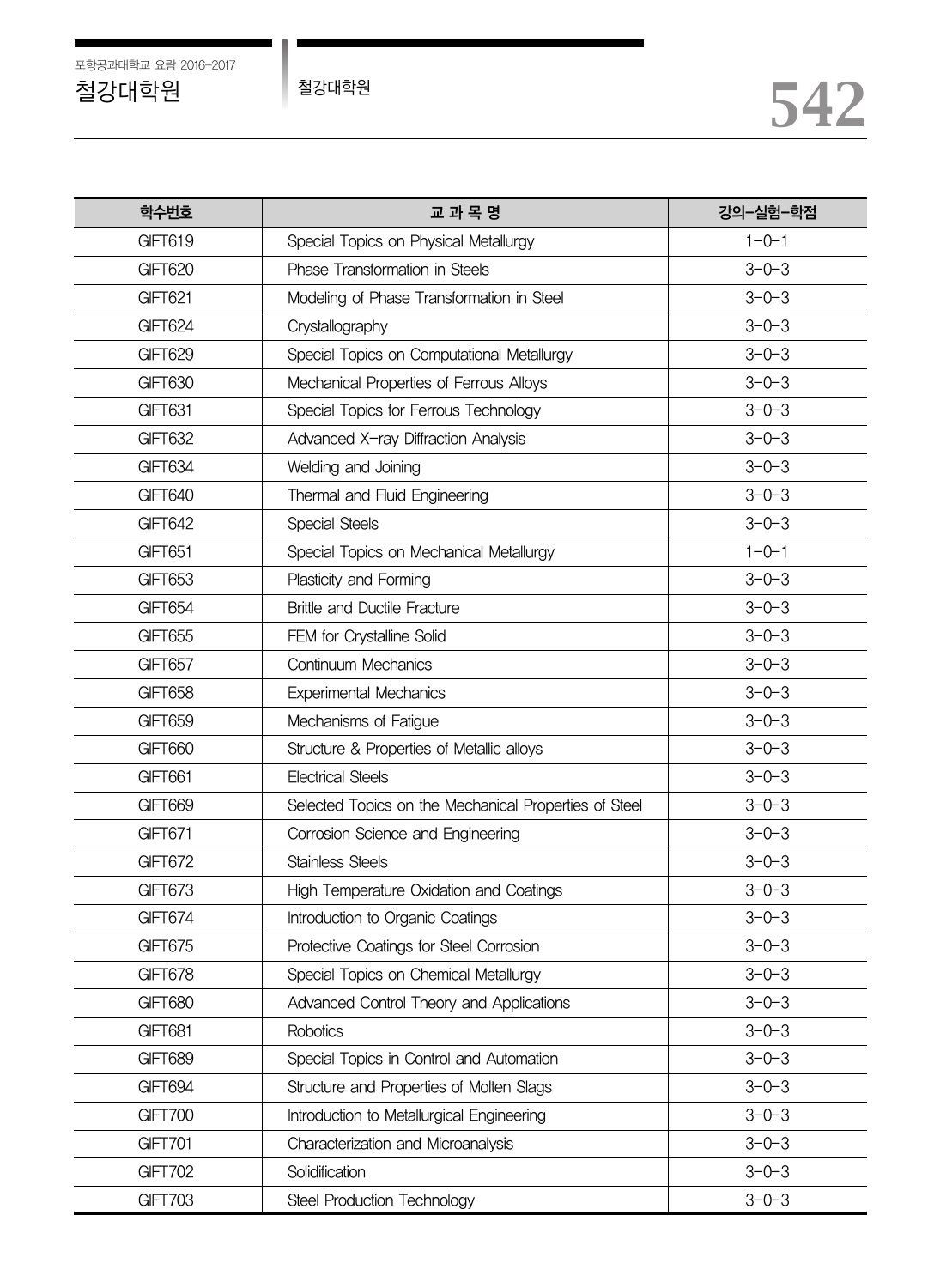# 2. 교과과정 및 교과내용

### GIFT 501, 502, 503, 504 Seminars in Ferrous Metallurgy

The purpose of this course is to give students the opportunity to obtain information about important issues and recent progress in the steel industry from invited specialists in each field. This course is required of all full-time PhD candidates in each semester for which they are registered.

## GIFT 50201~50203 Masters Thesis Research

These courses are required to perform research projects for the M.S. degree under the supervision of a faculty advisor.

## GIFT 50301~50305 Doctoral Dissertation Research

These courses are required to perform PhD research projects under the supervision of a faculty advisor.

# GIFT 508~GIFT 50807 Technical English Courses

Technical English courses are designed for student's writings or prepared to write major research paper, a thesis or a dissertation. The English courses will highlight characteristics of effective writing in the various section of research paper and also will help students create dynamic presentations with the emphasis their unscripted oral skills while presenting and when responding to questions.

### GIFT 509 Technical Korean

Improvement of overall Korean ability with a focus on productive skills of enhancement.

# GIFT 600 Metallurgical Thermodynamics

The objective of the course is to understand basic principles of thermodynamics, and to apply the principles in various phenomena relevant to ferrous metallurgy. The laws of thermodynamics will be applied to gas, liquid, solid systems with special emphasis on Iron & Steelmaking systems (gas, metal, slag, inclusions, refractories, etc.). Basic solution theory, energy requirements, relations between Gibbs energy and phase equilibria & phase stability will be examined. Thermodynamics of surfaces and interfaces and the bases of electrochemistry will also be introduced. The students are to be prepared for a meaningful use of computational thermodynamics software in real Iron & Steelmaking situations after the course.

### GIFT 601 Metallurgical Reaction Mechanisms

This course deals with reaction mechanisms and kinetics of metallurgical systems and discussion on reaction processes. In particular, this course addresses the important rate controlling processes in high-temperature reactions, including gas phase mass transfer, free vaporization, liquid phase mass transfer and heat transfer. On completion of this course, students are expected to be confident of dealing with heterogeneous reactions occurring in steelmaking, refining, casting, reheating and hot rolling.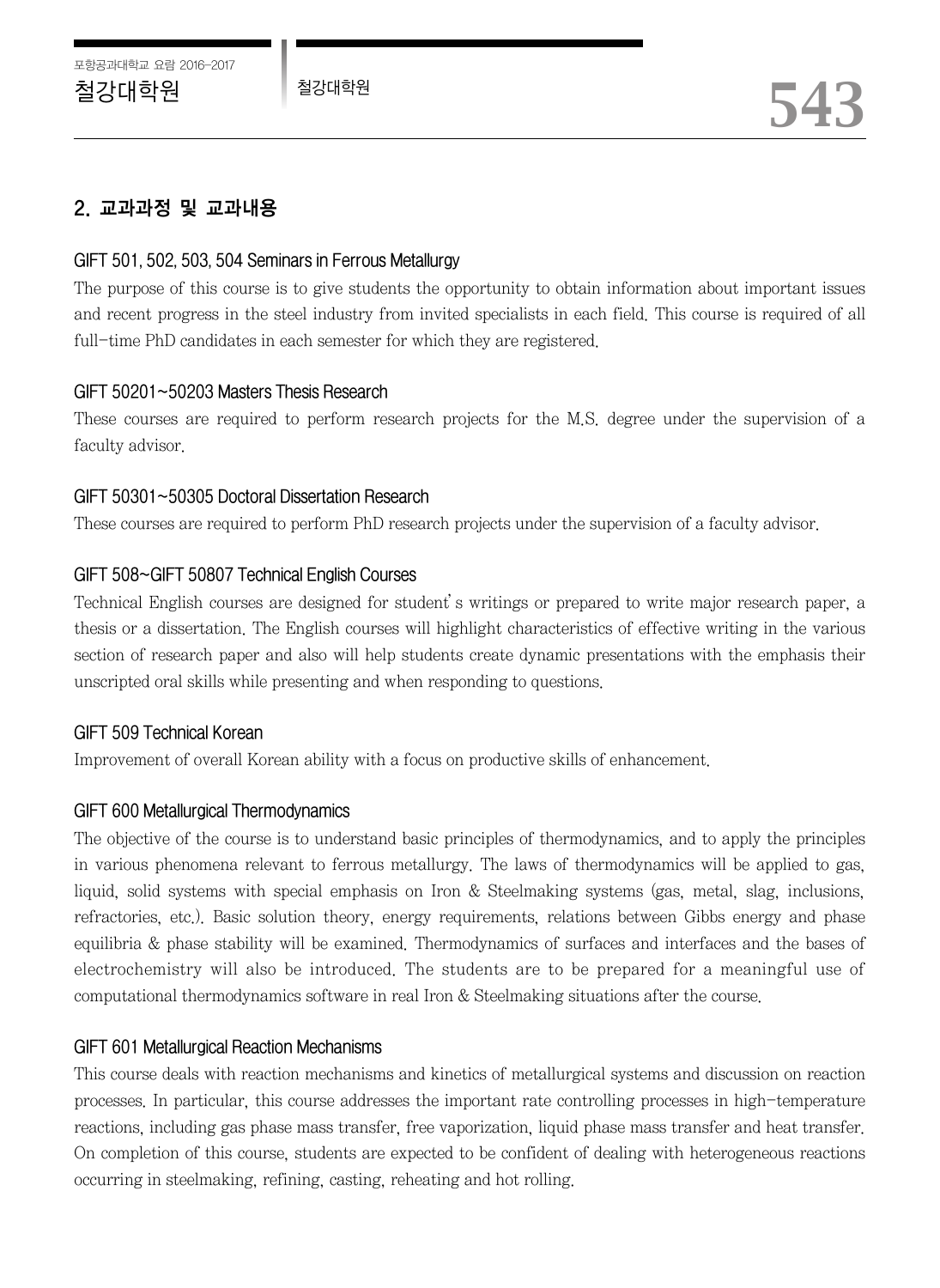## GIFT 602 Principles of Steelmaking Process

The objective of this course is to provide an understanding, in specific industrial situations, of how chemical thermodynamics and heterogeneous kinetics are combined to describe steelmaking high temperature reactions. Case studies concern slag metal reactions, gas-metal reactions and degassing phenomena, alloy dissolution in liquid steel and scrap melting, inclusions formation, elimination and transformations.

# GIFT 603 Principles of Ironmaking process

The course will be directed towards systematically understanding the underlying principles of ironmaking by focusing on the basic interactions between various components and phases. The class will also drive the students to adapt themselves to the real ironmaking processes by making them understanding the ways and means of increasing blast furnace productivity, which depends upon the fuel efficiency and flow of materials and gases through the dry and wet zones of the furnace. The course is also required to be aware of the important treatment of raw iron ores and coals, which is one of the hot issues in the field of ironmaking since the efficient pretreatment of raw materials dominantly occupies the competitiveness of the entire steel production process.

## GIFT 604 Convective Heat and Mass Transfer

This course is intended to provide students with the fundamentals and tools needed to model, analyze and solve the various kinds of problems involving "flow induced transport" phenomena in Iron & Steel making process. Starts from discussions about basic concepts and equations in convection, this course will cover analytic solution methods, boundary layer theory, empirical solutions and numerical simulations. On completion of this course, students are expected to be confident of how to solve the transport and fluids problems analytically and numerically.

### GIFT 605 Texture and Related Phenomena

Texture, or preferred orientation, is a fundamental phenomenon resulting from the microstructure evolution that takes place during various processes including casting, thin film fabrication, and thermo mechanical processing of materials. A strong texture developed in material results in anisotropy in properties of the material. Therefore, 'texture and related phenomena'has been a subject of teaching and research because of its technological importance and scientific interest. The object of this course is to teach texture and related phenomena focusing on steels and related materials.

# GIFT 606 Computational Thermodynamics

This course will provide 1) an introduction on recent advances on computational thermodynamics, 2) solid back ground on the principles lying behind the computational thermodynamics. Students are expected to use such computations in their own researches after the course is completed. Among various possible applications using the computational thermodynamics, topics related to metallurgy will be discussed.

# GIFT 610 Solid State physics for Ferrous Technology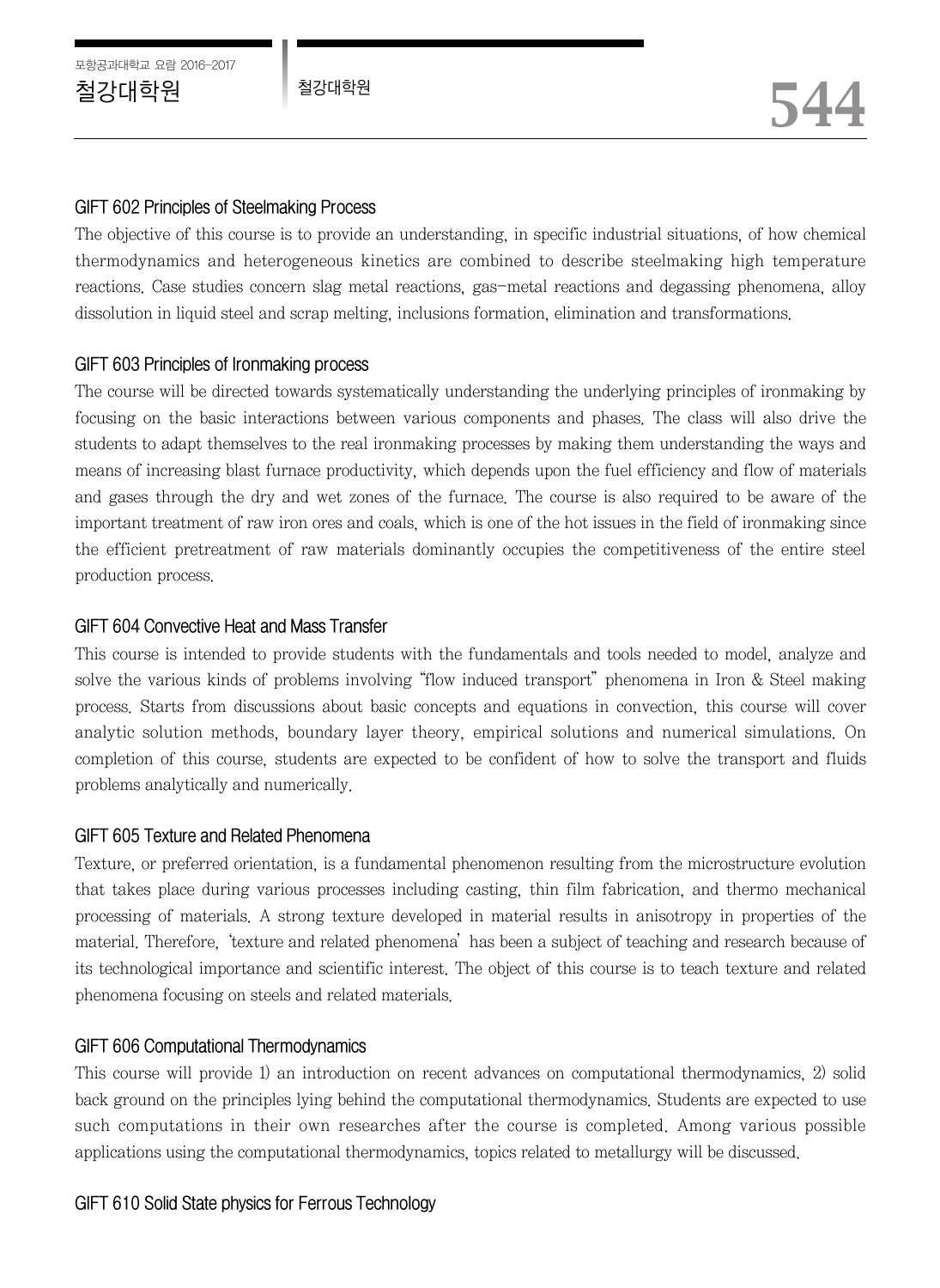The objective of this course is modern understanding of materials relies upon atomic-scale description of material properties. This course will provide fundamental Concepts in solid state physics from quantum mechanical point of view. Starting with chemical bonding in solids, crystallography, electronic theory, lattice dynamics, and phase transition are covered.

# GIFT 611 Transmission Electron Microscopy

The purpose of this course is to introduce students the basic principles of transmission electron microscopy. The first part of lecture will cover the basics of electron optics, structure of TEM, and principles of electron diffraction. Geometry of electron diffraction and its application to the structure analysis will be emphasized. In the second part, theory of image contrast in TEM will be presented. Kinematical and dynamical theory of diffraction contrast will be discussed with examples of crystalline defects such as dislocations, stacking faults and inclusions. The principles of other commonly used methods will also be presented. These include Convergent beam electron diffraction (CBED), High Resolution TEM (HRTEM), Energy Dispersive Spectroscopy (EDS), Electron Energy Loss Spectroscopy (EELS). This course offers only the basic principles of TEM.

# GIFT 6111 TEM Laboratory

Transmission electron microscope (TEM) is a powerful tool for the analysis on the sub-micron or nanometer scale microstructure. However, actual operation of TEM is so complicated that beginner needs to understand the structure of TEM and the analytical technique. In this course, the actual skill for TEM operation and the explanation of TEM structure will be treated for the beginner of TEM operation.

# GIFT 612 Understanding of Modern Steel Products

The course "Understanding Modern Steel Products" gives the students an in depth introduction to the physical metallurgy of steels. The approach is application-oriented, emphasizing engineering properties of steels and the requirements specific to the use of steel in the transport, energy, consumer products, and constructional industries. In The introductory lectures, essential concepts of strengthening mechanisms in crystal plasticity are reviewed. In the first part of the course, the following topics are covered: Formable Low Carbon Steels, High Strength Low Alloy Steels, Multiphase Steels, Conventional CMn Steels, Specialty Steels, Stainless Steels and Engineering Steels. In the second part of the course, the making, shaping and processing of steel in state-of-the-art production facilities is discussed in detail. The course also introduces the main SAE/ASTM/AISI, EN, JIS and ISO standardization schemes for steel grades.

# GIFT 613 Theory of Dislocations

This course will cover the basic theory of dislocation including fundamental concept of dislocation, basic linear elasticity, stress-strain fields and associated self-energies of dislocation. Dislocation in various crystal structures and its interactions with other defect structures will also be given. The essential object of this course is to provide the students with the relationship between strengthening mechanism and dislocation motion in the crystalline structures in a comprehensive way.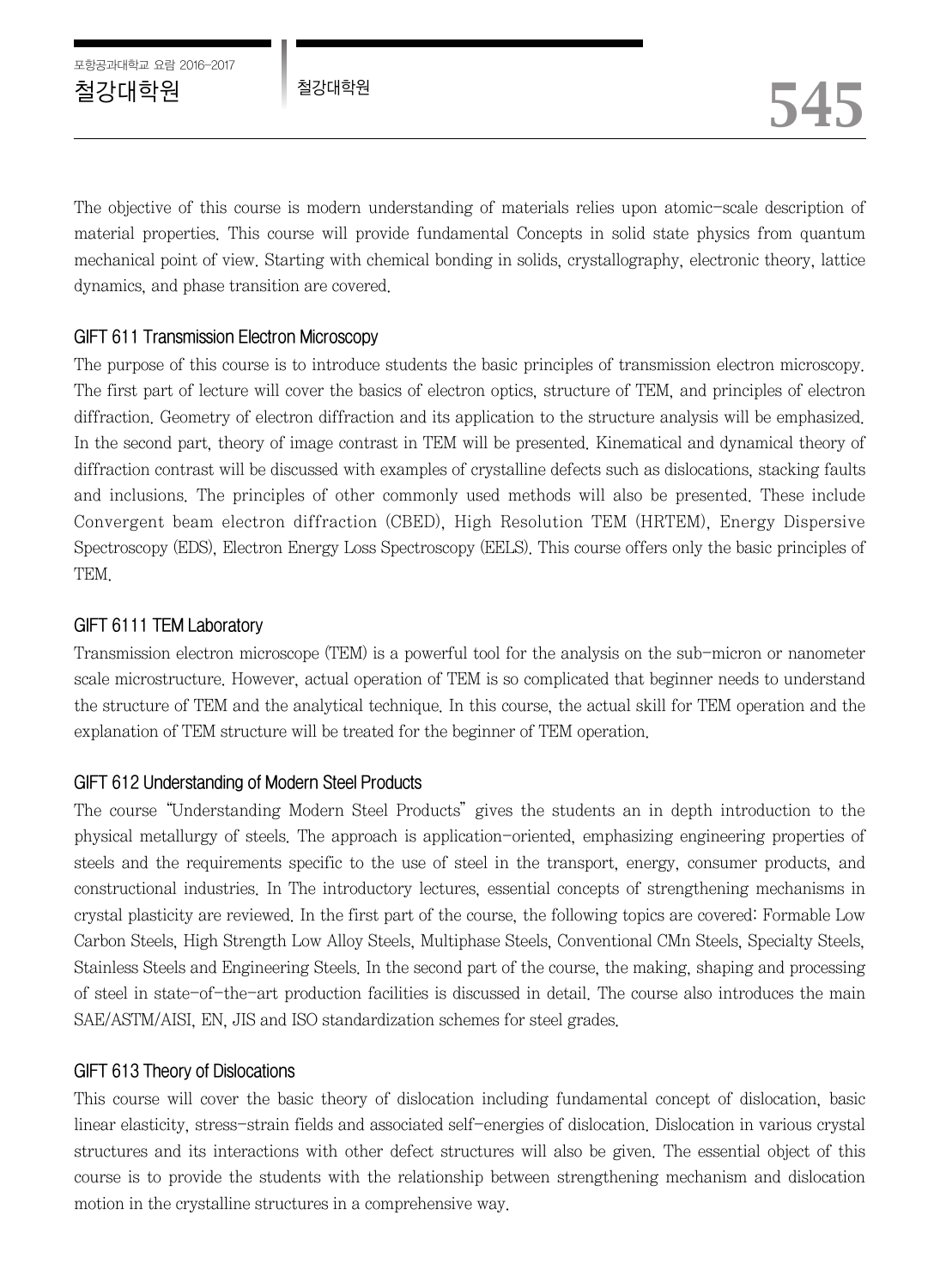## GIFT 618 Magnetic Materials and Application

This course introduces basic concepts of electromagnetism related to magnetic materials, and a variety of other topics, including Kinds of Magnetism, Magnetic Phenomena, and Commercial Magnetic Materials. The process of producing electrical steels is also reviewed.

# GIFT 620 Phase Transformation in Steels

This course will give an overview on the principles of phase transformation of steels and related issues, which is very essential to understand the diverse aod versatile properties of modern steel products. The objective of this course is to provide the students with the fundamentals on equilibrium and non-equilibrium phase transformation in ferrous alloy, which contains basic solution thermodynamics, diffusion, and reconstructive and displacive transformation behavior in steel. Strengthening mechanism available for ferrous alloys and the concept of microstructure control by heat treatment and thermo-mechanical treatment will also be given.

# GIFT 621 Modeling of Phase Transformation in Steels

The objective of the course is to provide principal concepts of phase transformations and related phenomena through theoretical models and numerical practice. Several numerical practices working with simple codes will be assigned after introduction to the fundamental ideas of models.

# GIFT 624 Crystallography

The course is intended for candidates who have a zero knowledge of crystallography, who by the end of the course should be able to deal both with the elements of modern crystallography and mathematical aspects dealing with diffraction, interfaces, texture, phase transformations and deformations.

### GIFT 630 Mechanical Properties of Ferrous Alloys

The objective of this course is to introduce students to the in-depth concept of mechanics of materials. The introductory part of the course includes the review of continuum mechanics such as vector and tensor analysis, stress, strain and general principles. In addition, advanced topics on modern constitutive theory such as mathematical description of elasticity and plasticity, their application to finite element method, crystal-based plasticity will be introduced.

### GIFT 632 Advanced X-ray Diffraction Analysis

This course explores quantitative  $x$ -ray analysis using kinematic  $x$ -ray diffraction theory, including thermal-diffuse scattering, distortion and mosaic size, stacking disorder, local ordering and clustering, small angle scattering, liquid and amorphous solids. The course also covers EXAFS and x-ray topography using dynamic x-ray diffraction theory.

### GIFT 634 Welding and Joining

To provide principal understanding of various welding and joining technologies commonly applied for steel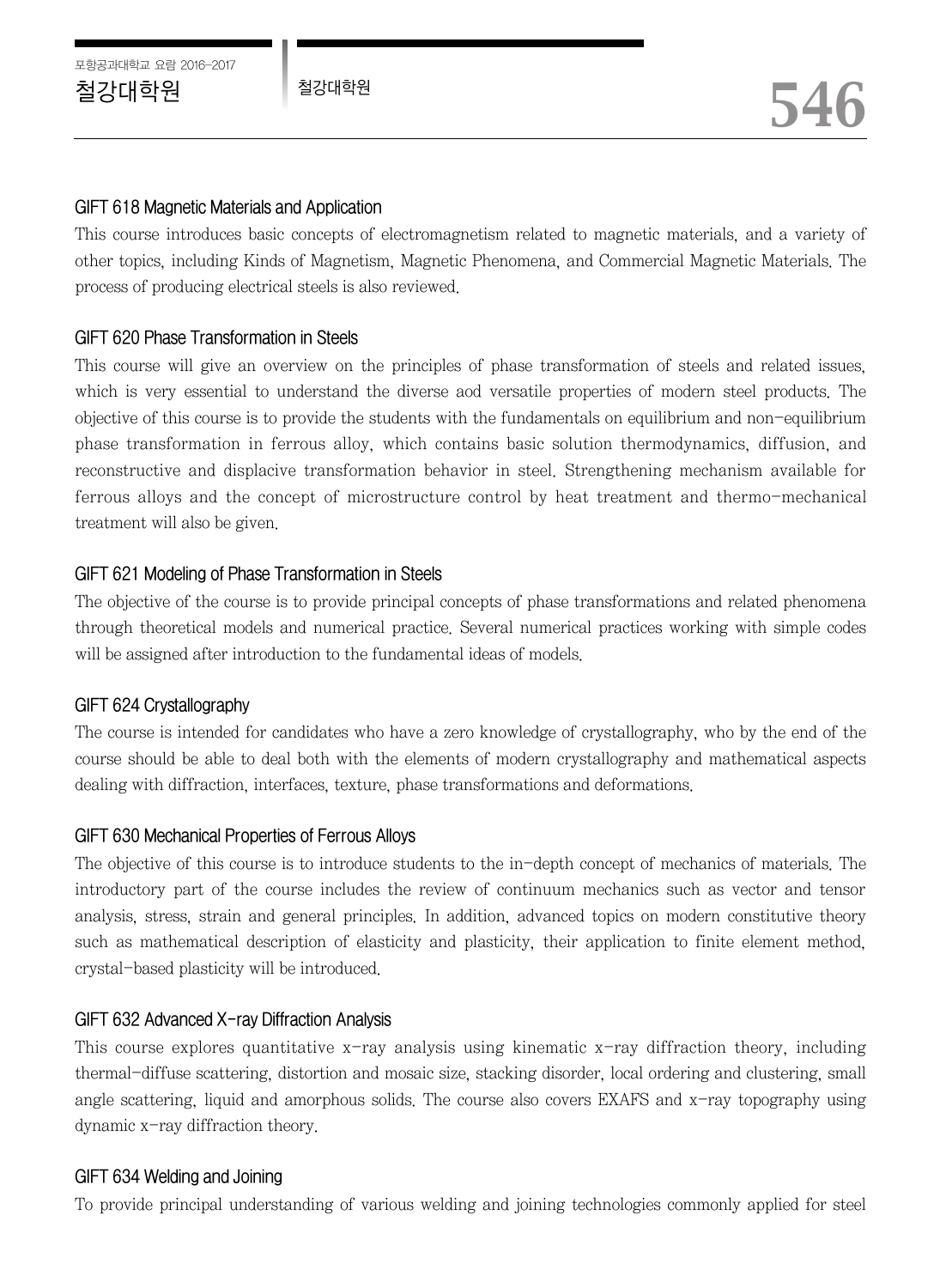products. Both conventional and new joining processes including their applications are to be introduced. Weld ability of C-Mn steels and stainless steels are also to be discussed with various issues in welds.

## GIFT640 Thermal and Fluid Engineering

This is an interdisciplinary course that examines thermal processes and fluid flow. The course considers the thermal behavior of gas, liquid, and solid phases from the mechanical point of view, including statistical mechanics. Topics include basic concepts of thermodynamics and analysis of fluid flow phenomena using vector-tensor calculus. Some boundary value problems of heat conduction are examined. Convection transport phenomena in both the laminar and turbulent regimes are presented. This course emphasizes the significances of the equations and their application to real systems, and presents quick methods to estimate key indices to choose paths of detailed analysis.

## GIFT 642 Special Steels

This course presents alloy design and physical metallurgy, processing technology, and characterization of corrosion-resistant stainless steels, heat-resistant high-temperature steels, die steels, and various specialty steels.

### GIFT 653 Plasticity and Forming

This course is an introduction to plasticity and its application to metal forming. The course will emphasize the continuum description of plasticity, which is more suitable for the analysis of forming processes compared to micro-scale descriptions. The course will start with an introduction of mathematical tools, vectors and tensors, necessary to understand the continuum concepts of stress and strain. The relationship between stress and strain, or constitutive behavior, will be established first for a linear elastic solid. The non linear relationship between these quantities for a plastic solid will be covered in detail through the classical flow theory of plasticity. The Concepts of isotropic and anisotropic behavior will be introduced. Material properties relevant to forming analyzes will be described together with relevant microstructural features and deformation conditions. The notion of formability will be discussed in connection with plastic instability and fracture phenomena. The flow theory of plasticity will be applied to the analysis of bulk and sheet forming operations through the upper bound and other methods.

A few specific processes will be studied in more details: Rolling, extrusion and forging for bulk forming; Drawing, stretching and stamping for sheet forming.

### GIFT 654 Brittle and Ductile Fracture

This course is an introduction to the fracture analysis of brittle and ductile solids. Metals deformed at low temperature are usually fragile and remain essentially elastic even when a crack propagates. Ductile materials, such as many metals deformed at room temperature or most metals deformed a high temperatures are ductile. In steels, there is a transition temperature under which the material is brittle and above which it is ductile. In brittle metals, cracks propagate as a result of the separation of inter-atomic planes, or cleavage, while in a ductile materials, the mechanism of fracture occurs by an increasing degradation of the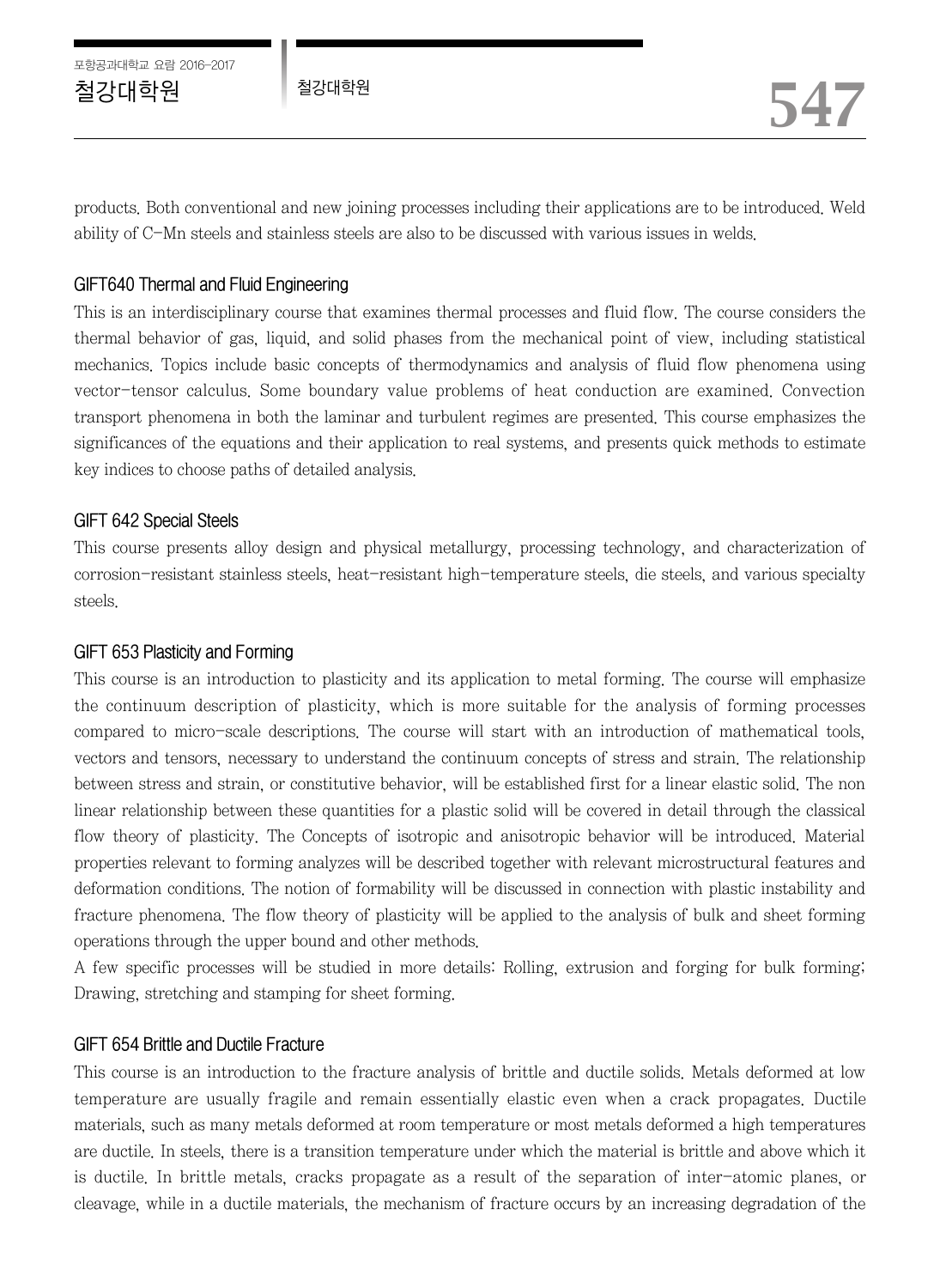material, damage, during plastic deformation. Ductile fracture is a sequence of three distinct phenomena: 1) Nucleation of micro-voids by decohesion from the matrix of in-homogeneities such as second phases and inclusions, or by cracking of these particles; 2) Growth of micro- voids due to plastic flow in the matrix and; 3) Coalescence of voids through the processes of micro-localization of ligaments linking neighboring voids. Fracture occurs in a part either during forming or during service. During forming, fracture is ductile and occurs after damage accumulation while, in service, it can be either brittle or ductile. In service, fracture occurs by cracks nucleation, due to material cycling fatigue, and crack propagation through the structure. In this class, the different types and mechanisms of fracture will be described. Fracture occurring in forming will be analyzed based on theories of void nucleation, growth and coalescence, and using constitutive descriptions of plasticity for materials containing small amounts of porosity. Fracture in service will be discussed after an introduction to fracture mechanics where stress and strain fields around a crack tip are analyzed. Stress, strain and energy criteria for crack propagation will be introduced and concepts such as fracture toughness and fatigue crack growth will be discussed.

## GIFT655 FEM for Crystalline Solid

This course provides fundamentals of finite element methods for solids. The class covers the finite element formulations of linear static analysis, displacement-based finite element procedures, formulation of nonlinear static finite element methods, and elementary theory of single and polycrystalline solids. Especially, this course will discuss how to implement the constitutive material models into the finite element methods. Every student is required to be involved in a term project by which he or she can obtain hands-on experience in solving problems by using a commercial FE software (through the user material subroutines).

# GIFT657 Continuum Mechanics

The purpose of the course is to study the equations that describe material deformation and the forces required to achieve it. Continuum mechanics does not assume that materials are linearly elastic or that their geometry is simple and their internal deformations are known. Continuum mechanics allows deformations to be arbitrarily large and material responses to be nonlinear and dissipative. This introductory continuum mechanics course does not cover specific material models in much depth; instead, it covers general principles, thermodynamics that apply to all material models, and simpler linear and nonlinear constitutive models.

# GIFT658 Experimental Mechanics

This course is an introduction to methods to characterize the mechanical behavior of solids. Concepts include principles of materials science and engineering relevant to the interpretation of structure-property relationships, contact and non-contact methods in experimental solid mechanics. For contact methods, presentation will begin with traditional strain gauges and extensometers, then proceed to nano-indentation and atomic force microscopy. For non-contact methods, the background knowledge in optics and wave phenomena will be introduced to describe a number of techniques. In particular, the principles of digital image correlations, photo-acoustics and X-ray diffraction will be established. Specific applications of the different techniques to the characterization of the behavior of metallic materials will be introduced. This will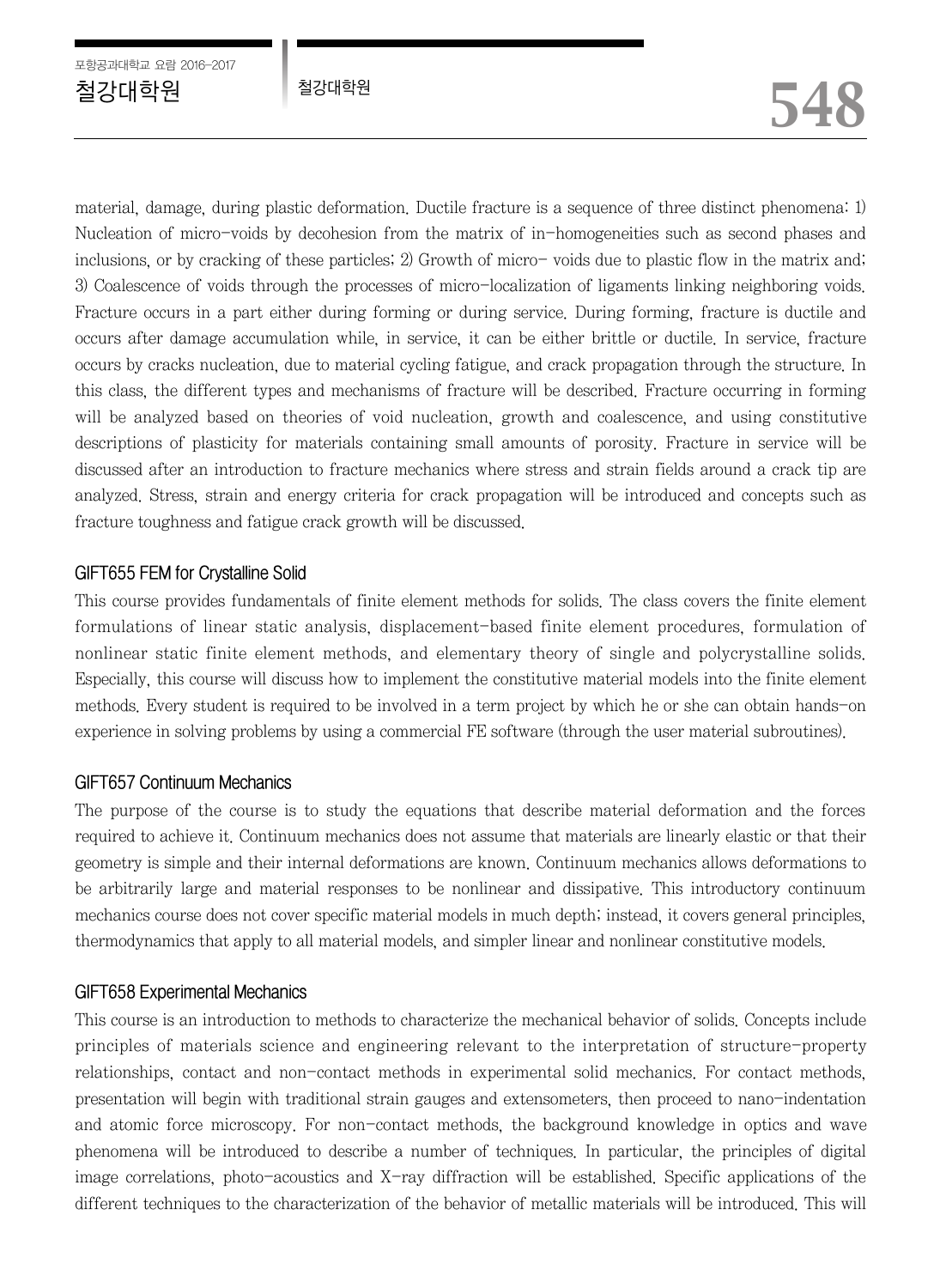포항공과대학교 요람 2016-2017

include high rate and impact property determination, and residual stress analysis.

#### GIFT659 Mechanisms of Fatigue

Theories and mechanisms for fatigue of materials will be studied, and various mechanical, microstructural and environmental factors that affect fatigue will be discussed in detail. Important topics include cyclic stress- or strain-controlled fatigue, crack growth retardation by crack closure, fatigue life prediction and design concept. Recent topics will also be discussed in the student's seminar.

### GIFT660 Structure & Properties of Metallic alloys

This course examines application of science and engineering principles to the design, selection, and performance of engineering alloys (including steel, Al, Mg, Ti, Ni alloys). Topics include alloy classes, design, effect of alloying elements, relation to processing variables, and structure-property relationships.

### GIFT 661 Electrical Steels

This course introduces fundamental theory of electric and magnetic fields applied to materials. It discusses microstructure and electrical/magnetic properties of grain-oriented silicon steels. This course explains the effect of hot rolling on microstructure and properties of silicon steels. It addresses the effect of cold rolling on secondary recystallization in silicon steels and high temperature deformation of silicon steels. The course covers the structure and texture of electrical steels. Examples of various kinds of electrical steels will be cited together with current and future electrical steel technology.

### GIFT669 Selected Topics on the Mechanical Properties of Steel

This course reviews the state of knowledge of the mechanical properties of ferritic and austenitic steel grades and their implications for the automotive, constructional and engineering industries, which are the most important areas of engineering in which steels are used. The course also introduces students to the most recent insights into strengthening processes in standard steels and advanced high-strength steels. The course emphasizes practical applications of the available theories to steels.

### GIFT 671 Corrosion Science and Engineering

The basic theory of electrochemistry will be studied since it controls the main reaction mechanism of aqueous corrosion. Various forms of corrosion will be discussed in terms of reaction between the material and environment. Corrosion prevention methods will be introduced depending on the specific corrosion system, including alloy design, organic painting, and cathodic protection.

#### GIFT 672 Stainless Steels

This course begins with an overview of general features of stainless steels. It briefly introduces students to the melting and refining processes of stainless steel production together with alloy design concepts. The class will be directed towards understanding important surface treatment, microstructure- and corrosion control of stainless steels, integrating process-controlling factors and microstructural features and mechanical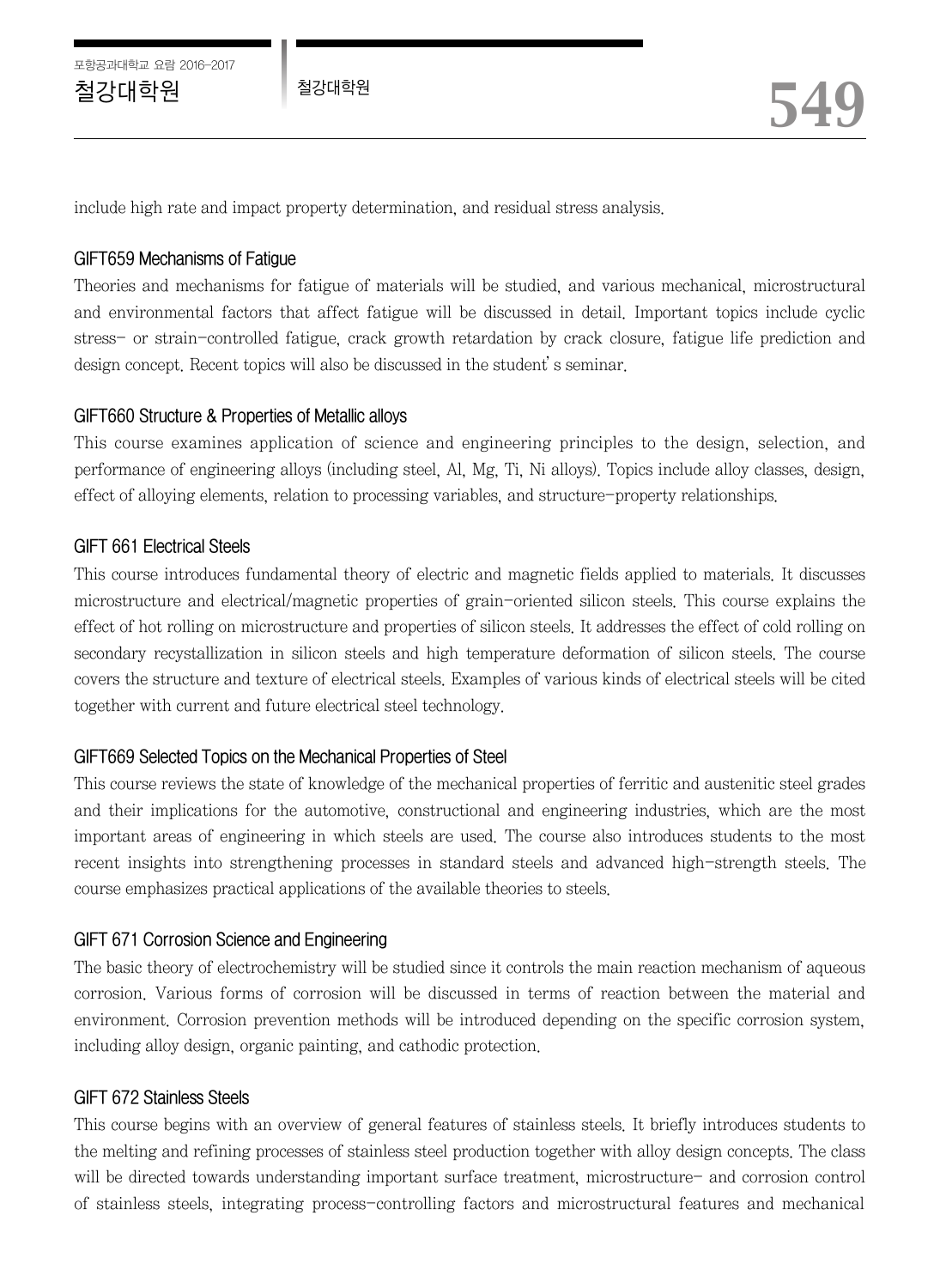포항공과대학교 요람 2016-2017

properties of stainless steels. Examples of several grades of stainless steels will be discussed together with current and future technology of stainless steel production.

# GIFT 673 High Temperature Oxidation and Coatings

In this class, the principle of high temperature oxidation mechanism is discussed for various engineering materials including steels. The basic concepts of alloy design for high temperature applications are introduced. Various engineering practices for protective coating technologies are reviewed.

## GIFT 674 Introduction to Organic Coatings

This course is intended to provide current scientific understanding in the field of organic coatings with a summary of the applied technology of the field. The objective of this course is to introduce coatings chemistry in a way that would fulfill the purpose of providing the beginner, involved in and having interest in organic coatings, with an easy-to-understand primer that might broaden his understanding of the subject later. This course introduces general science from a paint point of view, colloidal aspects of the subject, flow and dispersion of coatings, basics about paint compositions including organic film formers, solvents, pigments and additives. Introduction to corrosion and corrosion protection by coatings will also be addressed during this course. In addition, surface treatment and some special coatings for metallic substrates will be touched in this course.

# GIFT 675 Protective Coatings for Steel Corrosion

This class teaches the basic principle of various protective coating technologies commonly applied for steel products. Both organic and metallic coating technologies are discussed with various process parameters which determine the property of the coatings. The corrosion resistance of the coated steel products is studied in various corrosive environments. This course will also introduce general science from a paint point of view, colloidal aspects of the subject, flow and dispersion of coatings, basics about paint compositions including organic film formers, solvents, pigments and additives. Introduction to corrosion and corrosion protection by organic coatings which are currently employed in industries will also be addressed during this course.

# GIFT 680 Advanced Control Theory and Applications

This class provides students with advanced control theory as well as general industrial applications. Characteristics of various systems are analyzed and synthesized for efficient controller design based on state space representation. Topics include fuzzy sets and systems, optimal control systems, nonlinear control and adaptive control systems, and their industrial

### GIFT681 Robotics

To provide an understanding of all the basic principles and techniques of robotic manipulator, including kinematics, inverse kinematics, Jacobian matrix, trajectory planning and various control technique. Also a comprehensive and up-to-date account of fundamentals of design, analysis and synthesis of robotic systems.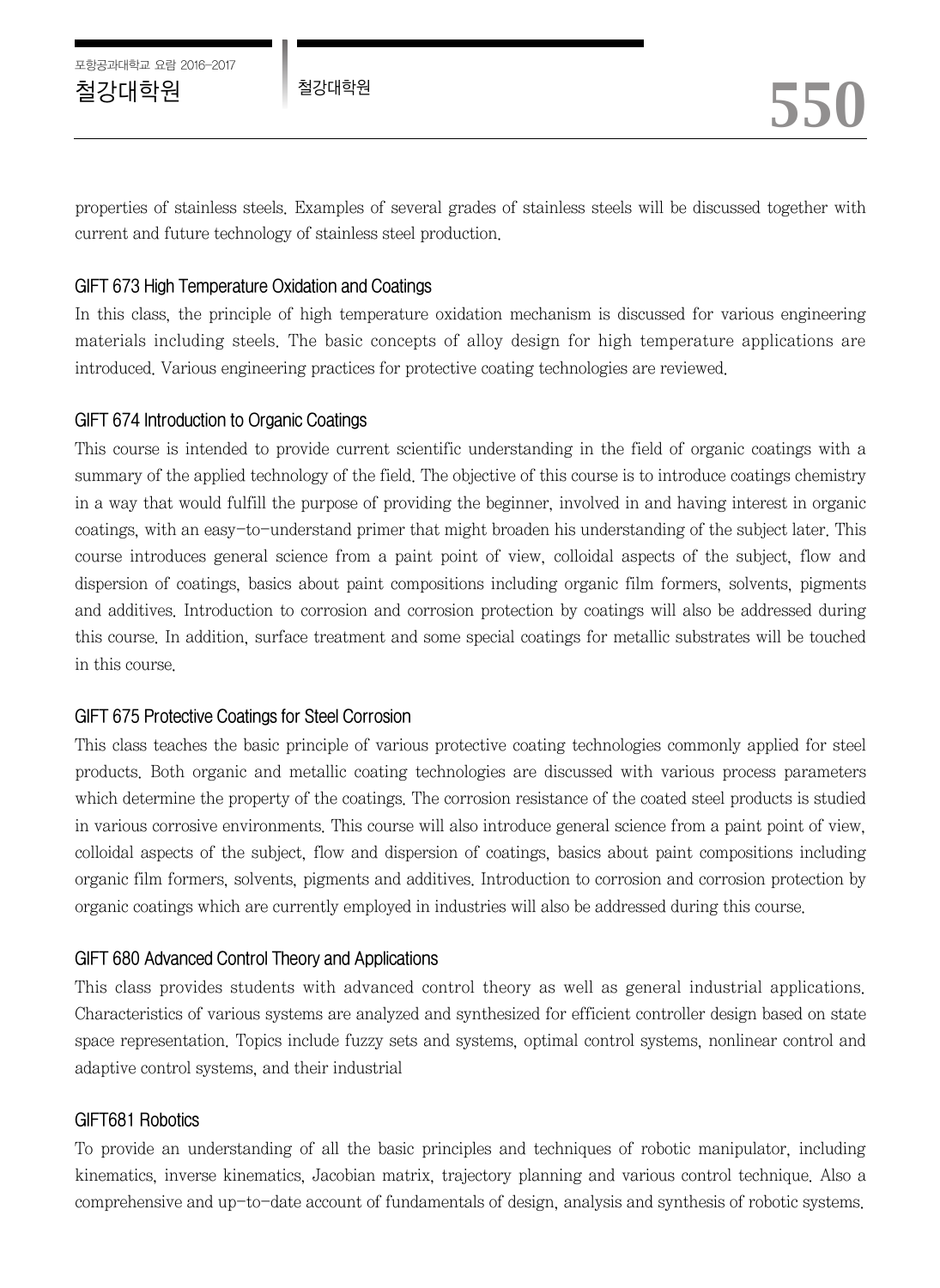# GIFT 689 Special Topics in Control & Automation

Introducing fundamentals and approaches to intelligent systems and their applications in industrial control. Providing system modeling and intelligent controller design techniques through various industrial case studies.

# GIFT 694 Structure and Properties of Molten Slags

In iron and steelmaking, the use of slag is of essential importance. The refining process are controlled by metal/slag systems and nearly all reaction steps in iron and steel production are closely related to the use of metallurgical slag. Knowledge of the properties of the slag is needed to enable assessment of the various reactions and optimal process control. The physico-chemical properties of slag are controlled principally by their structures. The physical properties can be estimated from knowledge of structural characteristics such as the NBO/T ratio and valency and size of the cations. The aims of this class is to provide an introductory treatise on the atomic scale structure as well as various thermodynamical models and physicochemical properties of oxide melts, mainly silicates, from both the basic science and engineering points of view.

# GIFT 700 Introduction to Metallurgical Engineering

This course is offered to those students who have not taken any course related to the materials science and engineering during their undergraduate studies. The course is designed to provide the basic understanding of the metallurgy of irons and steels, including their structure, property and performance. Practical applications of ferrous materials are discussed with respect to the control of composition and microstructure by various thermal, mechanical and surface treatments.

# GIFT 701 Characterizations and Microanalysis

This course begins with an overview of fundamental physical and electronic theories underlying chemicaland instrumental analysis for the determination of composition and structure of materials. The class will be directed towards systematically understanding the approximate principles of each instrument operation by combining the results of practical analysis, measurement, and testing and their application methods. Each student in the course is required to submit a modular report on a special experiment closely related to metallurgical processes and research with a special emphasis on how to interpret and utilize experimental results.

# GIFT 702 Solidification

The goal of this course is to enable the student to solve practical solidification processing problems through the application of solidification theory. The objectives of this course are to: (1) Develop solidification theory so that the student can understand solidification structure; (2) Develop a strong understanding of the role of heat transfer in castings; (3) Develop an appreciation for the strengths and weaknesses of a variety of casting processes. The first half of the course will be theoretical, covering nucleation, growth, instability, and solidification microstructure: cells, dendrites, eutectic and peritectic structures, solute redistribution, inclusion formation and separation, and defects and heat transfer problems. The second part of the course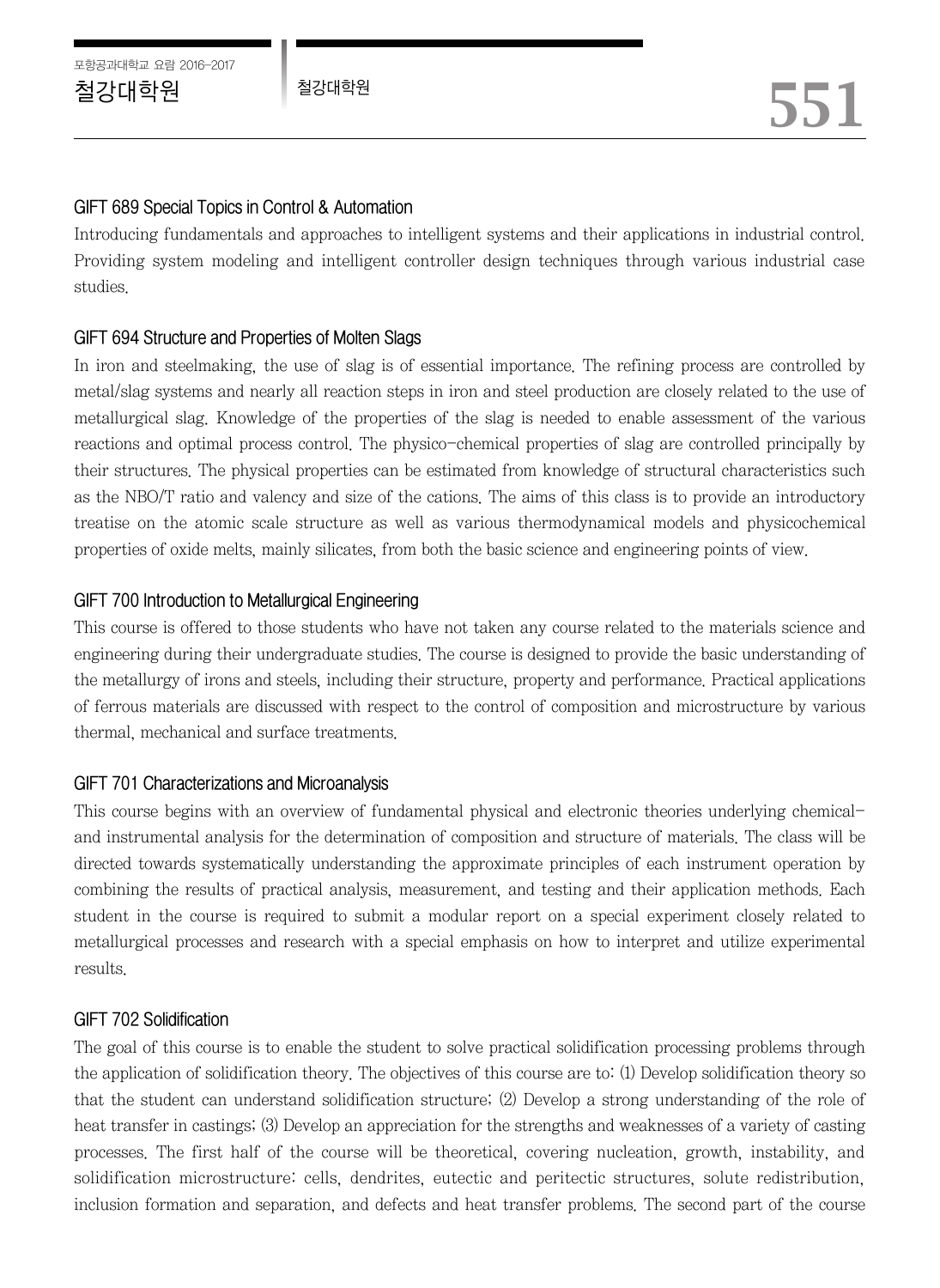포항공과대학교 요람 2016-2017

will be process oriented and will include conventional and near-net-shape casting, rapid solidification and spray casting with emphasis on process design to avoid defects.

# GIFT703 Steel Production Technology

This course begins with an overview of process routes of an integrated steel works such as POSCO. The class will be directed towards systematically understanding the underlying principles of each process by positively using the e-learning website of steeluniversity.org. The class will also drive the students to adapt themselves to the real processes by making them exercising the simulation programs of specific processes. Each student in the course is required to submit a modular report on a special topic closely related to metallurgical processes and research with a special emphasis on how to interpret and apply simulation results.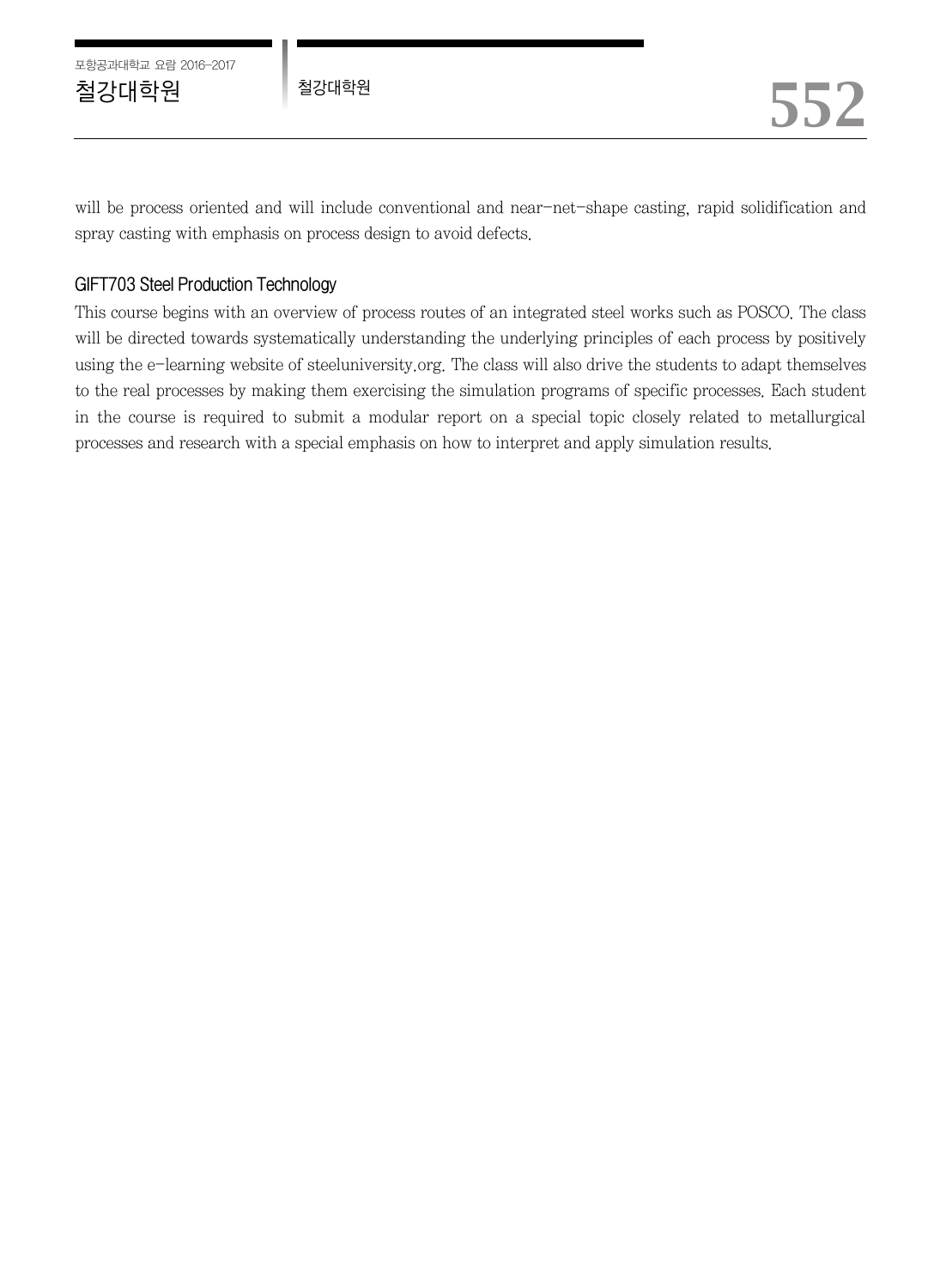

# 철강대학원 학칙

|  | 제정 : 2005, 9, 1 |
|--|-----------------|
|  | 개정 : 2009. 3. 1 |
|  | 개정 : 2012, 6, 1 |
|  | 개정 : 2012.11.16 |

# 제 1 장 총 칙

제 1조 [목적] 포항공과대학교 철강대학원(이하 "본 대학원"이라 한다)은 철강관련 과학과 기술의 심오한 이로과 광범위한 응용방법을 교수 및 연구함으로써 전문지식을 갖춘 창의적 과학기술인재를 양성하고 과학기술을 발전시켜 철강산업과 국 가와 인류사회의 발전에 이바지함을 그 목적으로 한다.

**제 2조 [과정]** 본 대학워에는 석사학위과정(이하 "석사과정"이라 한다)과 박사학위과정(이하 "박사과정"이라 한다), 석사과 정과 박사과정이 통합된 과정(이하"통합과정"이라 한다)을 둔다.

#### 제 3조 [학위수여 및 학위분류]

① 석사학위 및 박사학위 수여에 관한 세부사항은 따로 정한다. 다만, 통합과정에 재학 중인 자가 석사학위 수여요건을 충 족시키는 경우 석사학위를 수여 할 수 있다.

② 제1항의 각 학위는 전문학위와 학술학위로 구분할 수 있으며, 이에 관한 세부사항은 따로 정한다.

#### 제 4조 [학과 및 정원]

- ① 본 대학원에는 철강학과를 둔다.
- ② 철강학과의 정원은 교육과학기술부에서 통보된 정원으로 한다.

# 제 2 장 입학ㆍ편입학ㆍ재입학

제 5조 [입학시기] 본 대학원의 입학시기는 매학기 초 30일 이내로 한다.

#### 제 6조 [지원자격]

- ① 석사과정 및 통합과정에 지원할 수 있는 자는 학사학위를 소지한 자 또는 이와 동등 이상의 학력이 있다고 인정된 자로 한다.
- ② 박사과정에 지원할 수 있는 자는 석사학위를 소지한 자 또는 이와 동등 이상의 학력이 있다고 인정된 자로 한다.

#### 제 7조 [지원절차]

- ① 본 대학원의 각 과정에 입학을 지원하는 자는 과정별로 다음의 서류를 제출하고 소정의 입학전형을 치러야 한다.
	- 1. 석사과정 및 통합과정에 지원하는 자: 입학지원서, 대학의 졸업증명서 또는 졸업예정증명서, 대학 전학년 성적증명 서, 연구실적 및 연구계획서
	- 2. 박사과정에 지원하는 자: 입학지원서, 석사학위증명서 또는 석사학위수여예정증명서, 대학 및 대학원 성적증명서, 석사학위논문 별쇄본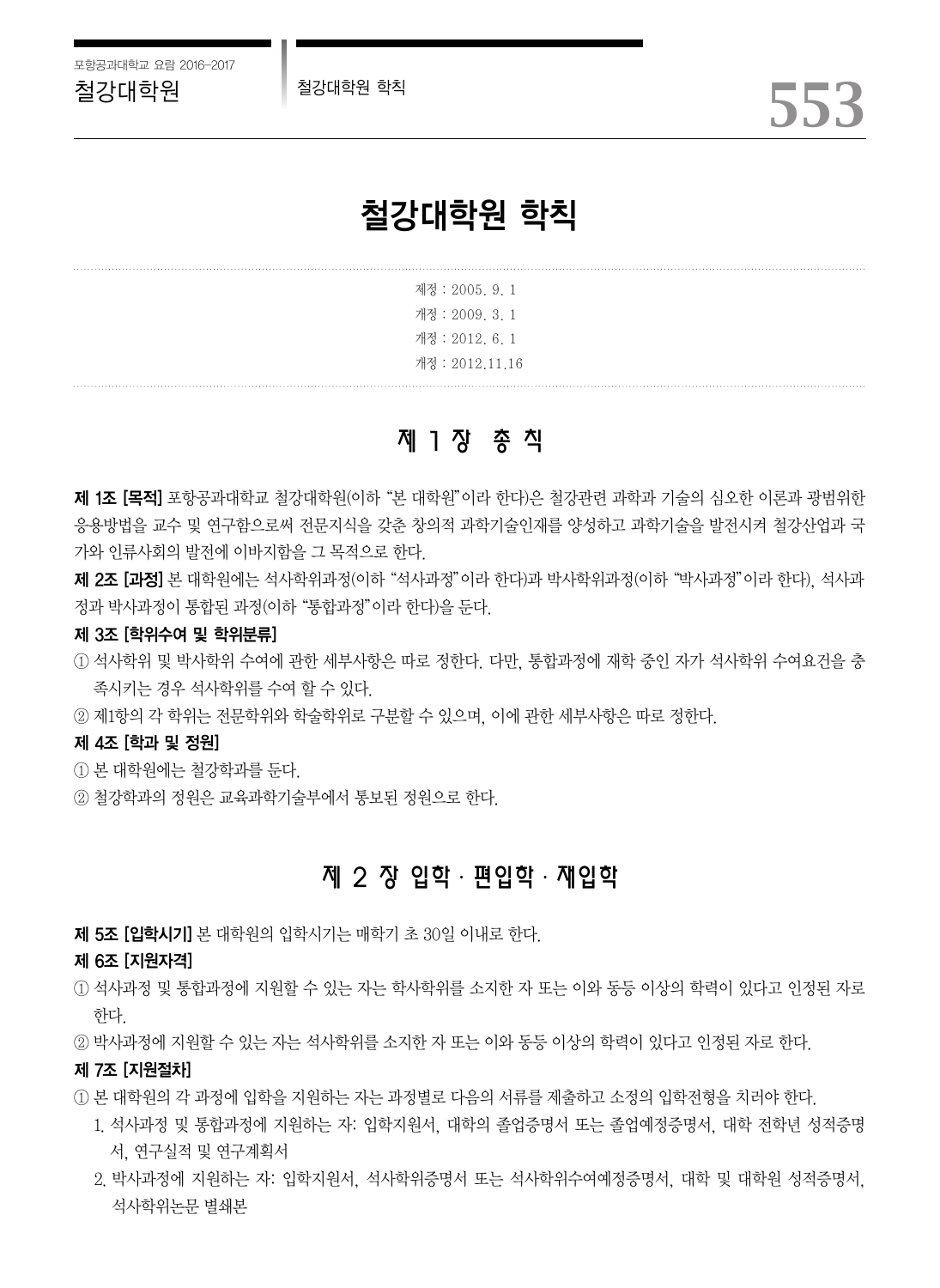철강대학원 철강대학원 학칙 *554*

② 본 대학원의 석사과정에 재학 중인 자가 통합과정에 지원하고자 하는 경우에는 소정의 지원서를 작성하여 대학원장 에 게 제출하여야 한다.

#### 제 8조 [입학전형]

- ① 본 대학원의 입학에 필요한 전형은 아래와 같다. 다만, 총장은 필요에 따라 일부 전형을 면제하거나 별도의 방법으로 전 형할 수 있다.
	- 1. 학력 및 학업성취에 대한 서류심사
	- 2. 영어시험(비영어권 국가의 경우)
	- 3. 전공구술시험(외국인의 경우 출신 대학 교수 2인 이상의 추천서로 대체할 수 있음)
- ② 본 대학원의 석사과정에 재학 중인 자가 통합과정에 지원하고자 하는 경우의 전형에 관한 세부사항은 따로 정한다.
- 제 9조 [입학절차] 본 대학원에 입학이 허가된 자는 지정된 기일 내에 소정의 구비서류를 제출하여야 한다.

#### 제 10조 [편입학]

- ① 타 대학 교원이 본 대학원으로 전직함에 따라 그 지도학생이 본 대학원으로 편입학하고자 하는 경우에는 대학원위원회 의 심의를 거쳐 총장의 승인을 받아 편입학할 수 있다. 다만, 편입학생수는 해당년도 입학정원 내에 한한다.
- ② 전 소속 대학에서 취득한 학점, 수업연한, 재학연한 등 제반 학사사항은 제13조 제2항을 준용한다.
- ③ (삭제)

#### 제 11조 [재입학]

① 자퇴 또는 제적된 자가 재입학을 지원할 때에는 당해 학년도 입학정원 범위 내에서 본 대학원 대학원위원회(이하"대학 원위원회"이라 한다)의 심의를 거쳐 총장이 승인할 수 있다. 다만, 다음 각 호 1에 해당하는 자는 재입학할 수 없다.

- 1. 학칙 제15조 제3항의 재학연한 초과자
- 2. 학칙 제15조 제4항의 제적의 징계를 받은 자

② 재입학자에 대하여는 종전에 이수한 교과내용을 참작하여 그 학점을 재사정한다.

# 제 3 장 등록 및 학적변동

제 12조 [등록] 학생은 매학기 소정의 기간 중에 등록 및 수강신청을 필하여야 한다.

#### 제 13조 [학생소속 변경]

- ① 본 대학에서 본 대학원으로 지도교수가 이직을 함에 따라 본 대학원으로 학생이 소속을 변경하고자 하는 경우에는 대학 원위원회의 심의와 총장의 승인을 받아 본 대학원으로 소속을 변경할 수 있다.
- ② 소속을 변경한 학생이 일반대학원에서 취득한 학점, 수업연한, 재학연한 등 제반 학사사항은 이 학칙에도 불구하고, 대 학원위원회의 재사정을 거쳐 총장의 승인을 받아 확정, 시행한다.
- ③ (삭제)
- ④ 소속을 변경할 학생이 일반대학원 통합과정에 재학 중일 경우, 다음 각 호에 해당하는 요건을 모두 만족할 시 박사과정 으로 소속변경 할 수 있다. (신설: 2012.11.16) 1. 등록학기 3학기 이상 2. 석사학위 수료에 필요한 교과학점 이수 3. 평 균평점 3.0 이상 4. 박사자격시험 합격
- ⑤ 통합과정 재학기간 내에 치른 박사자격시험의 결과는 대학원위원회의 심의를 거쳐 유효한 것으로 인정한다. (신설: 2012.11.16)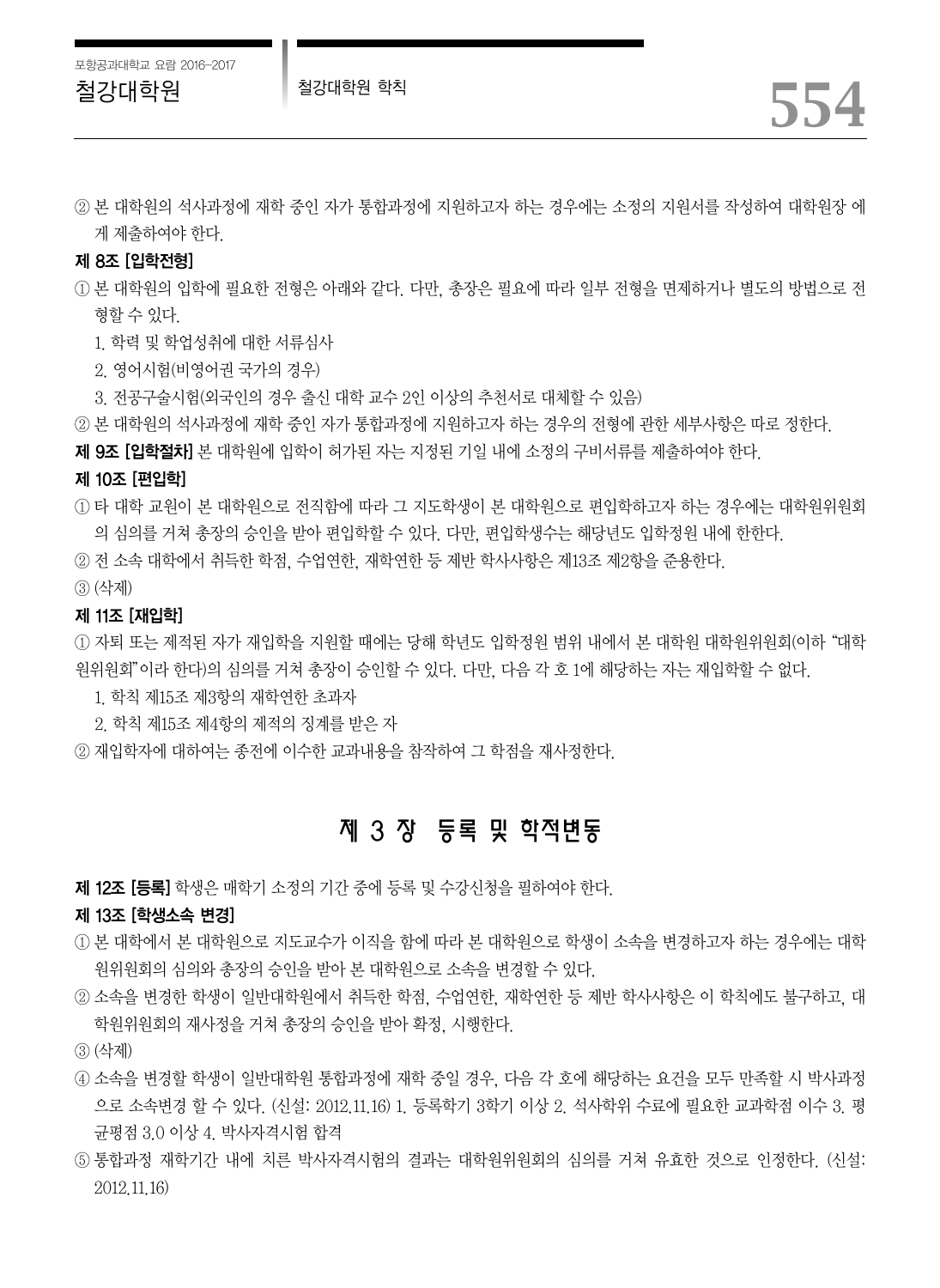#### 제 14조 [휴학]

- ① 질병, 기타 부득이한 사유로 인하여 수업일수의 4분의 1 이상을 수강할 수 없을 경우에는 휴학원을 제출하여 총장의 승 인을 받아 휴학할 수 있다.
- ② 휴학기간은 계속해서 2개 학기를 초과할 수 없으며, 통산하여 석사과정에서는 3개 학기, 박사과정에서는 4개 학기를 초 과할 수 없다. 다만, 의무 복무를 위한 군입대 기간은 휴학기간에 산입하지 아니한다.

제 15조 [복학]

- ① 휴학기간이 만료했거나, 휴학사유가 소멸된 학생은 당해학기의 등록기간 중에 복학원을 제출하여 총장의 승인을 받아 복학하여야 한다.
- ② 군제대 복학은 제대 후 1년 이내에 한하여 허가하며 군제대 일자가 수업일수 4분의 1 이내일 경우에는 제1항의 규정에 도 불구하고 허가할 수 있다.
- 제 16조 [자퇴] 자퇴하고자 하는 학생은 보증인 연서의 자퇴원을 제출하고 총장의 승인을 받아야 한다.

**제 17조 [제적]** 학생이 다음 각 호의 1에 해당할 때에는 대학원위원회의 심의를 거쳐 총장이 제적하고 이러한 내용을 본인 및 학부모에게 통보한다.

- 1. 휴학기간 만료 후 다음 학기에 복학하지 않은 자
- 2. 매학기 소정의 등록기간 중에 등록을 완료하지 않은 자
- 3. 재학연한 내에 과정을 이수하지 못한 자
- 4. 대학원위원회에서 제적의 징계를 받은 자

**제 18조 [재심청구]** 제15조에 의해 제적된 자가 이에 불복하는 경우에는 제적통보가 도착한 일로부터 2주일 이내에 총장에 게 재심을 요청할 수 있다.

# 제 4 장 수업 및 학점

- 제 19조 [수업일수] 수업일 수는 매학년도 30주 이상(매학기 15주 이상)으로 한다.
- 제 20조 [교과과정] 학생이 이수하여야 할 교과과정의 편성과 운영에 관한 사항은 총장이 따로 정한다.

#### 제 21조 [수업연한 및 재학연한]

- ① 본 대학원의 석사과정 및 박사과정의 수업연한은 각각 2년, 통합과정의 수업연한은 4년으로 한다. 다만, 학점의 조기취 득, 과정간의 학점이월, 포항공과대학교(이하"본 대학"이라 한다) 및 타 대학 대학원의 취득학점인정, 학위논문의 탁월 성이 인정되어 학위수여 요건을 조기에 충족시킨 학생은 수업연한을 통합과정은 1년, 석·박사과정은 각각 6개월 단축 할 수 있다.
- ② 본 대학원의 재학연한은 석사과정 3년, 박사과정 6년, 통합과정 7년으로 한다.
- ③ 본 대학원의 석사과정에 재학중인 자가 통합과정에 입학할 경우 수업연한과 재학연한은 석사과정의 이수학기를 포함한 다.
- ④ 각 과정별 휴학기간은 재학연한에 포함하지 아니한다.
- ⑤ 부득이한 사유로 인하여 재학연한의 연장이 필요할 때에는 대학원위원회의 심의를 거쳐 2회에 한하여 재학연한을 1년 씩 총장이 연장할 수 있다.

제 22조 [상주재학] 최소한 석사과정의 학생은 2개 학기, 박사과정의 학생은 4개 학기를 상주 재학하여야 한다. 다만, 대 학원장의 승인을 받은 경우에는 예외로 한다.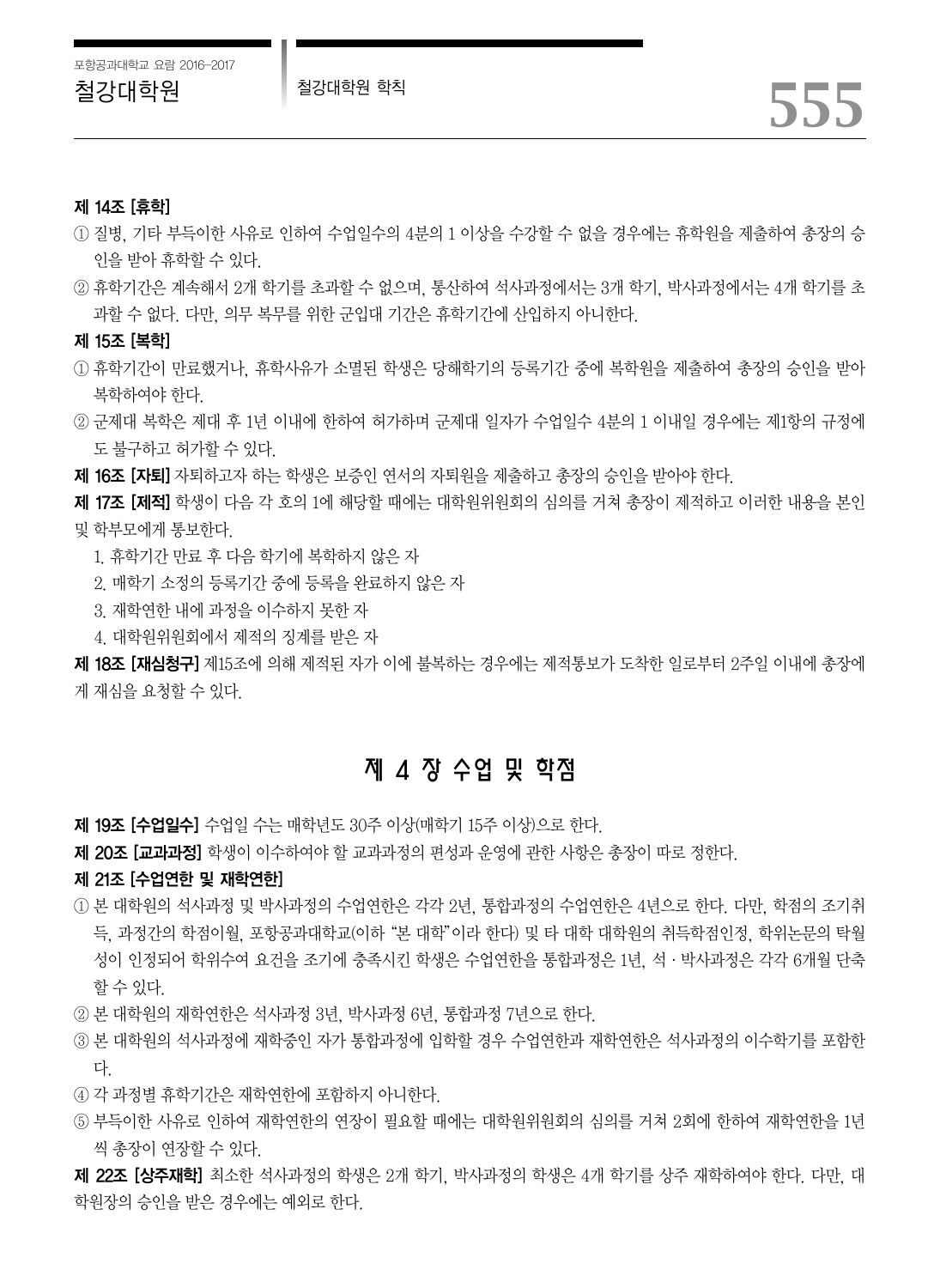#### 제 23조 [과정의 수료]

① 이 학칙 제22조의 수료학점을 취득하고 학업성적의 평점평균이 B0(3.0)이상이며 박사과정에서 4개 학기 이상을 등록한 학생에 대해서는 특별한 경우에 수료를 인정할 수 있다.

② 제1항에 의해 수료한 자로서 학위취득에 필요한 연구를 하는 연구생에게는 학생과 동일한 권한과 의무를 부과할 수 있다.

#### 제 24조 [수료학점]

- ① 수료에 필요한 최저학점은 석사과정은 28학점, 박사과정은 32학점, 그리고 통합과정은 60학점으로 한다.
- ② 각 과정에서 이수해야 하는 최저 교과학점은 석사과정은 18학점, 박사과정은 12학점, 그리고 통합과정은 30학점으로 한다.

#### 제 25조 [교과학점과 연구학점]

- ① 교과학점은 본 대학원에서 별도로 정한 교과과정의 과목을 통해서 취득한 학점을 말한다. 다만, 학사과정의 교과목을 수강하여 교과학점으로 인정할 수 있는 범위는 400단위 과목 6학점에 한한다.
- ② 연구학점은 논문연구, 세미나, 실험실습 등의 연구활동을 통하여 취득한 학점을 말한다.

**제 26조 [학기당 취득학점]** 본 대학원 과정의 학생은 연구학점을 포함하여 매학기 3학점 이상 18학점까지 취득할 수 있다.

제 27조 [학점부여 기준] 교과학점은 1학기간 15시간 이상의 수업을 1학점으로 한다. 다만, 논문연구, 세미나, 실험실습 등 의 연구학점은 이에 준하여 따로 정한다.

#### 제 28조 [과정간의 학점취득 인정]

- ① 본 대학 학사과정의 학생이 본 대학원에 개설된 교과목을 수강하고 취득한 학점은 석사과정 또는 통합과정의 이수학점 으로 인정할 수 있다.
- ② 본 대학원의 석사과정의 학생이 박사과정에 개설된 교과목을 수강하고 취득한 학점은 박사과정의 이수학점으로 인정할 수 있다.
- ③ 제1항 및 제2항에 의하여 취득한 학점의 각 과정에서의 인정범위는 각 과정의 졸업 및 수료를 충족시키고 초과한 학점 에 한하되 소정의 심사를 거쳐 총장이 승인하며, 이에 관한 세부사항은 따로 정한다.

제 29조 [일반대학원 학점취득 인정] 본 대학원 학생은 본 대학 일반대학원(이하"일반대학원"이라 한다)에 개설되는 과목 을 이수하여 학점으로 취득할 수 있다. 다만, 학생의 지도교수, 대학원장의 승인을 받아야 하며, 매학기당 6학점을 초과할 수는 없다.

#### 제 30조 [성적평가]

① 교과학점이 부여되는 과목의 성적은 시험성적, 과제물, 출석사항 등을 참작하여 부여하며 그 등급과 평점은 다음과 같다.

| 등급 | A٦  | AU.      | $\Delta$ – | $B+$ | B <sub>0</sub> | $\mathsf{H}\mathsf{=}$ | +ب  | $\sim$<br>w |                                 | D+  | D <sub>0</sub> | $\overline{\phantom{a}}$ |  |
|----|-----|----------|------------|------|----------------|------------------------|-----|-------------|---------------------------------|-----|----------------|--------------------------|--|
| 평점 | ن.4 | 4<br>+.∪ | ، ب        | ು.ು  | 3.0            | -                      | L.J | Z.U         | $\overline{\phantom{a}}$<br>. . | ں . | . ب            | -<br>ັ. ເ                |  |

② 연구학점이 부여되는 과목의 성적은 S(합격) 또는 U(불합격)로 부여한다.

③ 성적평가 자료가 미비할 때에는 잠정적으로 I(미완)의 성적을 부여할 수 있다.

#### 제 31조 [학점인정 및 평점계산]

① D- 이상 또는 S를 받은 과목의 학점만을 취득학점으로 인정한다.

② S학점은 평점계산에는 포함하지 아니한다.

제 32조 [수강신청의 변경] 학생은 수강신청 정정기간 동안에는 지도교수, 대학원장의 승인을 받아 수강신청을 변경할 수 있다.

제 33조 [수강포기] 학생은 개강 후 4주째부터 9주 이내에는 과목담당 교수, 지도교수, 대학원장의 승인을 받아 수강을 포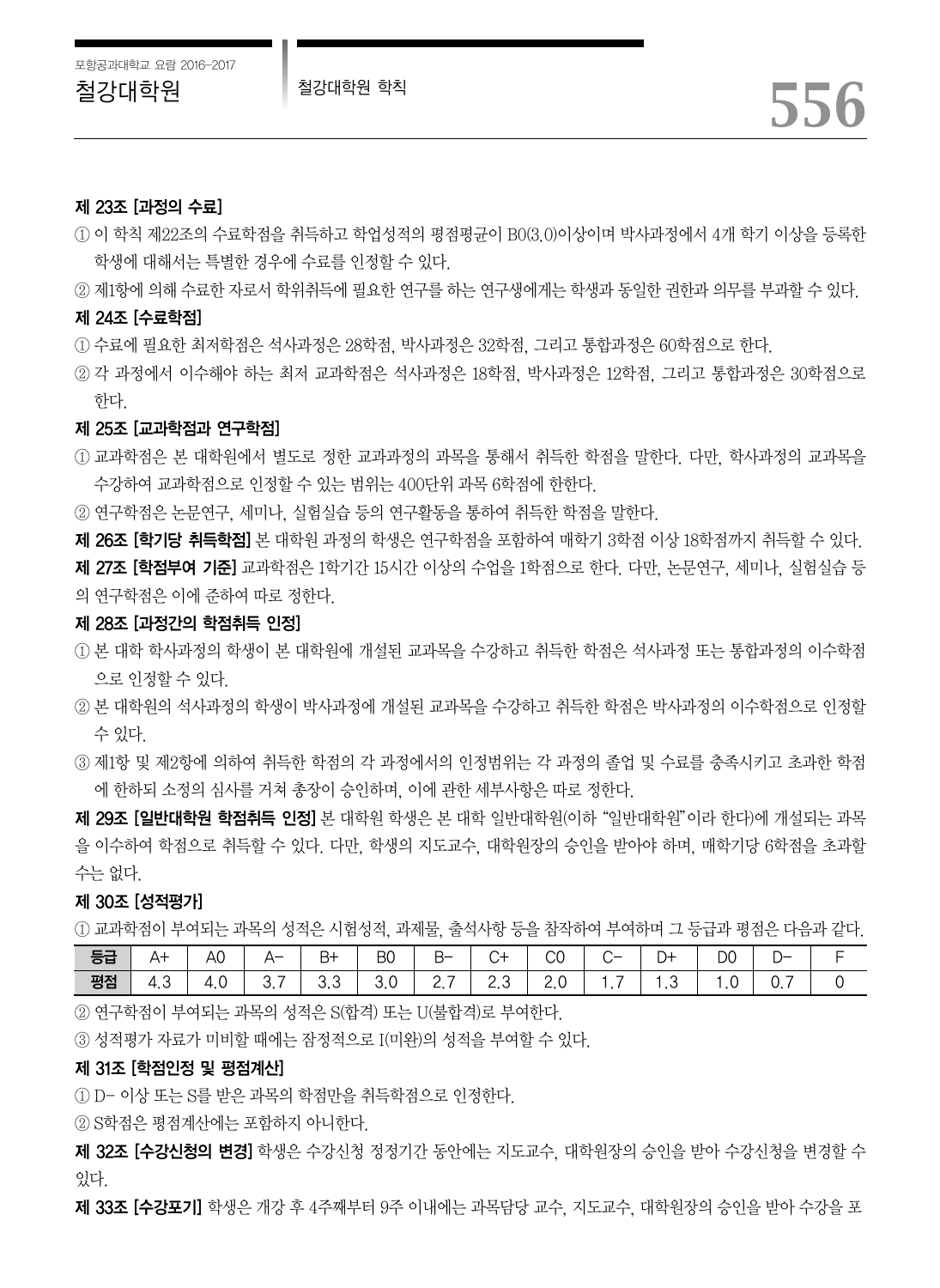철강대학원 철강대학원 학칙 *557*

제 34조 [추가시험]

- ① 질병, 기타 부득이한 사유로 시험에 응시할 수 없을 때는 과목담당 교수 및 지도교수의 승인을 받아 추가 시험원을 제출 하여야 한다.
- ② 추가시험은 다음 학기 개시일 이전까지 실시하여야 한다.
- 제 35조 [학점인정일수] 타당한 사유없이 수업일수의 4분의 1이상을 결석한 학생에게는 학점을 부여하지 아니한다.
- 제 36조 [재수강] 재수강은 원칙적으로 인정하지 아니한다. 다만, 대학원장의 승인을 받은 경우는 예외로 한다.

#### 제 37조 [타 대학 대학원 학점인정]

- ① 각 과정에 입학한 학생이 본 대학 이외의 타 대학원에서 이수한 학점은 대학원위원회의 심의를 거쳐 총장이 인정할 수 있다.
- ② 본 대학과 학점교류협정이 체결되었거나 총장이 인정하는 타 대학원에서 학점을 취득할 수 있다.
- ③ 제1항 및 제2항에 의하여 취득한 학점은 과정별 졸업에 필요한 학점의 2분의 1을 초과할 수 없다.

제 38조 [특별강좌] 본 대학원은 방학기간 중 대학원위원회의 심의를 거쳐 총장의 승인을 받아 각 과정에는 특별강좌를 개 설 할 수 있으며, 이 경우 학점을 부여할 수 있다.

# 제 5 장 비학위과정

**제 39조 [공개강좌]** 본 대학원에서는 교양 또는 학문연구에 필요한 지식 및 기술의 습득을 희망하는 학생을 위하여 대학원 위원회의 심의를 거쳐 공개강좌를 개설할 수 있다.

#### 제 40조 [연구생]

- ① 본 대학원 입학자격이 있는 자로서 특정과목 또는 연구과제에 수강 및 참여를 희망하는 자는 본 대학원에서 실시하는 소정의 심사와 전형에 합격할 경우 연구생의 신분으로 수강 또는 연구에 참여할 수 있다.
- ② 본 대학원은 연구생에게 일체의 경비(수강료 등)를 부과하지 않으며, 연구에 참여할 경우 총장의 승인을 받은 후 일정금 액의 수당을 지급할 수 있다.
- ③ 연구생으로서 연구실적이 양호한 자는 별지서식 제1호의 연구실적증명서를 교부할 수 있다.

# 제 6 장 장학금

#### 제 41조 [장학금 및 학생조교 운영]

① 본 대학원 학생에게는 소정의 장학금을 지급할 수 있으며, 지급에 관한 세부사항은 따로 정한다.

② 학생조교 임용 및 운영에 관한 사항은 대학원장이 따로 정한다.

제 42조 [장학금 이중 수혜의 금지] 장학금의 이중 수혜는 원칙적으로 금지한다. 다만, 특수한 성격의 장학금으로 대학원 위원회의 심의를 거쳐 대학원장이 승인한 경우는 예외로 한다.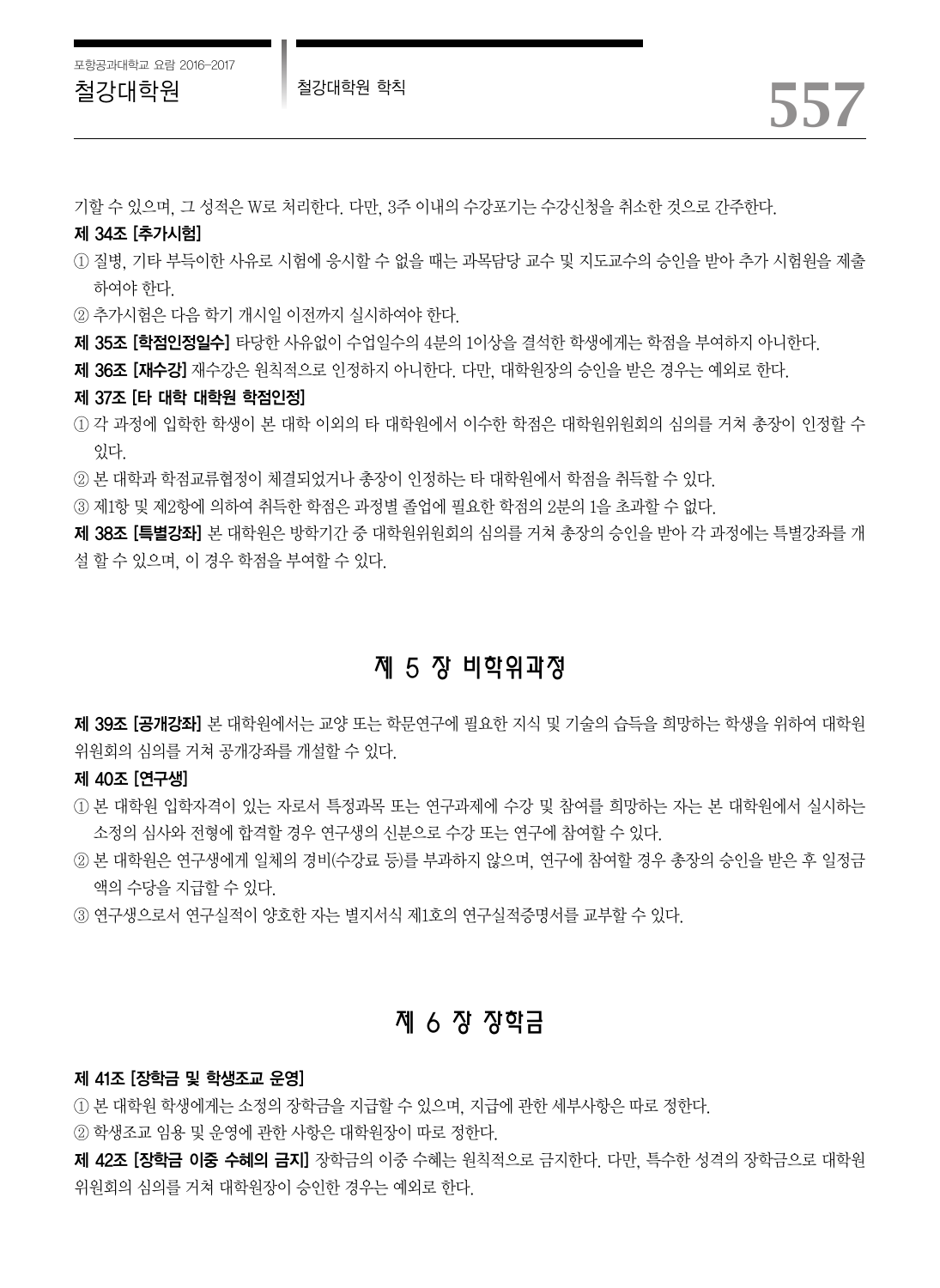# 제 7 장 징계

#### 제 43조 [학사경고]

① 매학기 학업성적의 평점평균이 B0(3.0)에 미달된 학생에게는 학사경고를 과한다.

② 재학 기간 중 2회의 학사경고를 받은 학생은 대학원위원회의 심의를 거쳐 총장이 제적할 수 있다.

#### 제 44조 [징계]

① 본 대학원 학생으로서 그 본분에 위배되는 행위가 있을 때에는 대학원위원회에서 징계를 결정한다.

② 징계는 근신, 정학(유기,무기) 및 제적으로 구분한다.

③ 모든 징계는 징계기간이 만료됨으로 해제된다. 징계기간 만료전이나, 무기정학자의 징계해제는 대학원장이 지도교수의 의견을 참작하여 대학원위원회에 징계해제를 청원한다.

# 제 8 장 대학원위원회

제 45조 [구성] 대학원위원회는 본 대학원 교원 중에서 총장이 임명하는 5인 이상 11인 이내의 위원으로 구성하며 그 위원 장은 대학원장이 된다. 다만, 필요시 본 대학 교원 중에서도 총장이 임명할 수 있다.

**제 46조 [위원의 임기]** 위원의 임기는 2년으로 한다. 다만, 결원으로 인하여 새로이 임명된 위원의 임기는 전임자의 잔임 기간으로 한다.

제 47조 [위원회의 심의사항] 대학원위원회는 다음 사항을 심의한다.

- 1. 본 대학원의 입학, 수료 및 학위수여에 관한 사항
- 2. 본 대학원 학사 기본계획의 수립에 관한 사항
- 3. 본 대학원 학과 또는 전공의 설치 및 폐지에 관한 사항
- 4. 본 대학원 교육과정에 관한 사항
- 5. 본 대학원 관련 제 규정의 개폐에 관한 사항
- 6. 공개강좌와 연구생에 관한 사항
- 7. 대학원생의 상벌에 관한 사항
- 8. 장학금에 관한 사항
- 9. 대학원생의 정원에 관한 사항
- 10. 기타 본 대학원 운영에 관한 사항 중 대학원장이 필요하다고 인정하는 사항

제 48조 [위원회의 소집 및 의결방법] 대학원위원회는 필요에 따라 대학원장이 소집하며, 재적위원 과반수 이상의 찬성으 로 의결한다.

# 제 9 장 학위수여

제 49조 [학위수여] 본 대학원에는 공학석사와 공학박사 학위를 수여할 수 있으며, 학위수여에 관한 사항은 일반대학원 학 위수여규정을 준용한다.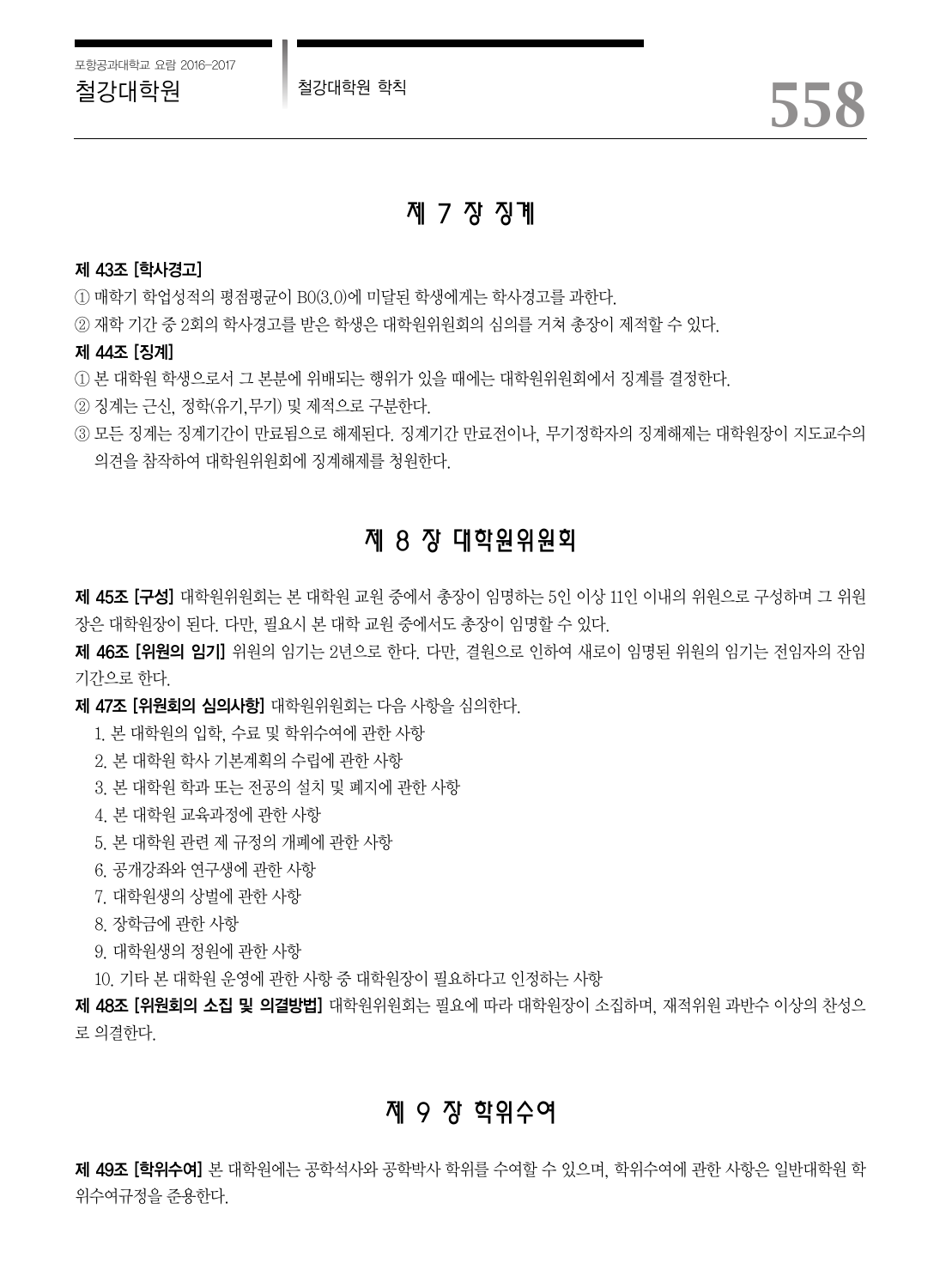제 50조 [심사위원] 전항에 의거하여 학위논문의 심사위원장은 지도교수가 되는 것을 원칙으로 하되, 필요시 지도교수가 아닌 본대학의 전임교원을 학위논문의 심사위원장으로 임명할 수 있다.

# 제 10 장 학칙개정

제 51조 [학칙개정절차] 이 학칙의 개정은 사전공고 및 철강대학원위원회의 심의를 거쳐 총장의 승인을 받아 시행한다.

# 제 11 장 준 용

제 52조 [준용] 이 학칙에 특별히 규정하지 않은 사항에 관하여는 일반대학원 학칙 및 제규정을 준용한다.

#### 부 칙

1. (시행일) 이 학칙은 2005년 9월 1일부로 제정, 시행한다.

2. (경과조치) 이 학칙 시행이전에 처리된 사항은 이 학칙에 의하여 처리된 것으로 본다.

#### 부 칙

- 1. (시행일) 이 학칙은 2009년 3월 1일부로 제정, 시행한다.
- 2. (경과조치) 부칙 제1조, 제2조 3항 및 제3조 3항의 경과사항을 삭제하며, 이 학칙 시행이전에 처리된 사항은 이 학칙에 의하여 처리된 것으로 본다.

#### 부 칙

1. (시행일) 이 학칙은 2012년 6월 1일부로 제정, 시행한다.

#### 부 칙

- 1. (시행일) 이 학칙은 2012년 11월 16일부로 제정, 시행한다.
- 2. (경과조치) 학생소속 변경 및 편입학에 관한 사항은 이 학칙의 제10조 및 13조를 적용하며, 이 학칙 시행이전에 처리된 사항은 이 학칙에 의하여 처리된 것으로 본다.